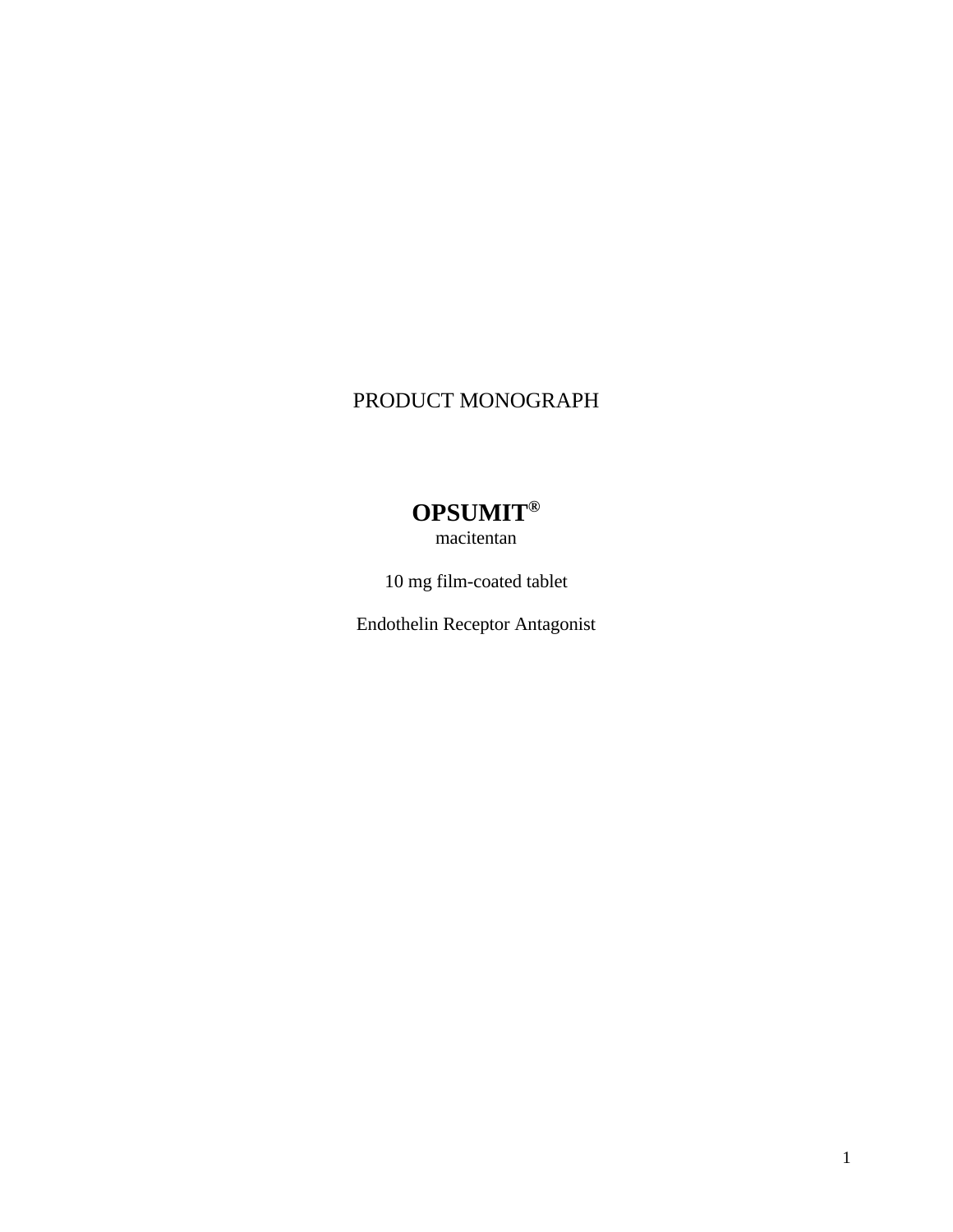## OPSUMIT®

#### macitentan

## **PART I: HEALTH PROFESSIONAL INFORMATION**

## **SUMMARY PRODUCT INFORMATION**

| <b>Route of</b><br><b>Administration</b> | Dosage Form /<br><b>Strength</b> | <b>Nonmedicinal Ingredients</b>                                                                                                                                                                                          |
|------------------------------------------|----------------------------------|--------------------------------------------------------------------------------------------------------------------------------------------------------------------------------------------------------------------------|
| Oral                                     | 10 mg film-coated<br>tablet      | lactose monohydrate, magnesium stearate,<br>microcrystalline cellulose, polysorbate 80,<br>povidone, and sodium starch glycolate Type<br>A, polyvinyl alcohol, soya lecithin, talc,<br>titanium dioxide, and xanthan gum |

## **INDICATIONS AND CLINICAL USE**

OPSUMIT® (macitentan) is indicated for the long-term treatment of pulmonary arterial hypertension (PAH, WHO Group l) to reduce morbidity in patients of WHO Functional Class II or III whose PAH is either idiopathic or heritable, or associated with connective tissue disease or corrected simple congenital heart disease.

OPSUMIT® is effective when used as monotherapy or in combination with phosphodiesterase-5 inhíbitors.

**Geriatrics** ( $\geq 65$  **years of age):** Of the total number of subjects in the clinical study of OPSUMIT<sup>®</sup> for PAH, 14% were  $\geq 65$  years of age.

**Pediatrics (<18 years of age):** The safety and efficacy of OPSUMIT® in children and adolescents <18 years of age has not yet been established.

## **CONTRAINDICATIONS**

OPSUMIT® (macitentan) is contraindicated in:

- Patients who are hypersensitive to this drug or to any ingredient in the formulation or component of the container. For a complete listing, see the Dosage Forms, Composition and Packaging section of the Product Monograph.
- Women who are or may become pregnant. (*see Warnings and Precautions, Special Populations, Pregnant Women*).
- Nursing women (*see Warnings and Precautions, Special Populations, Nursing Women).*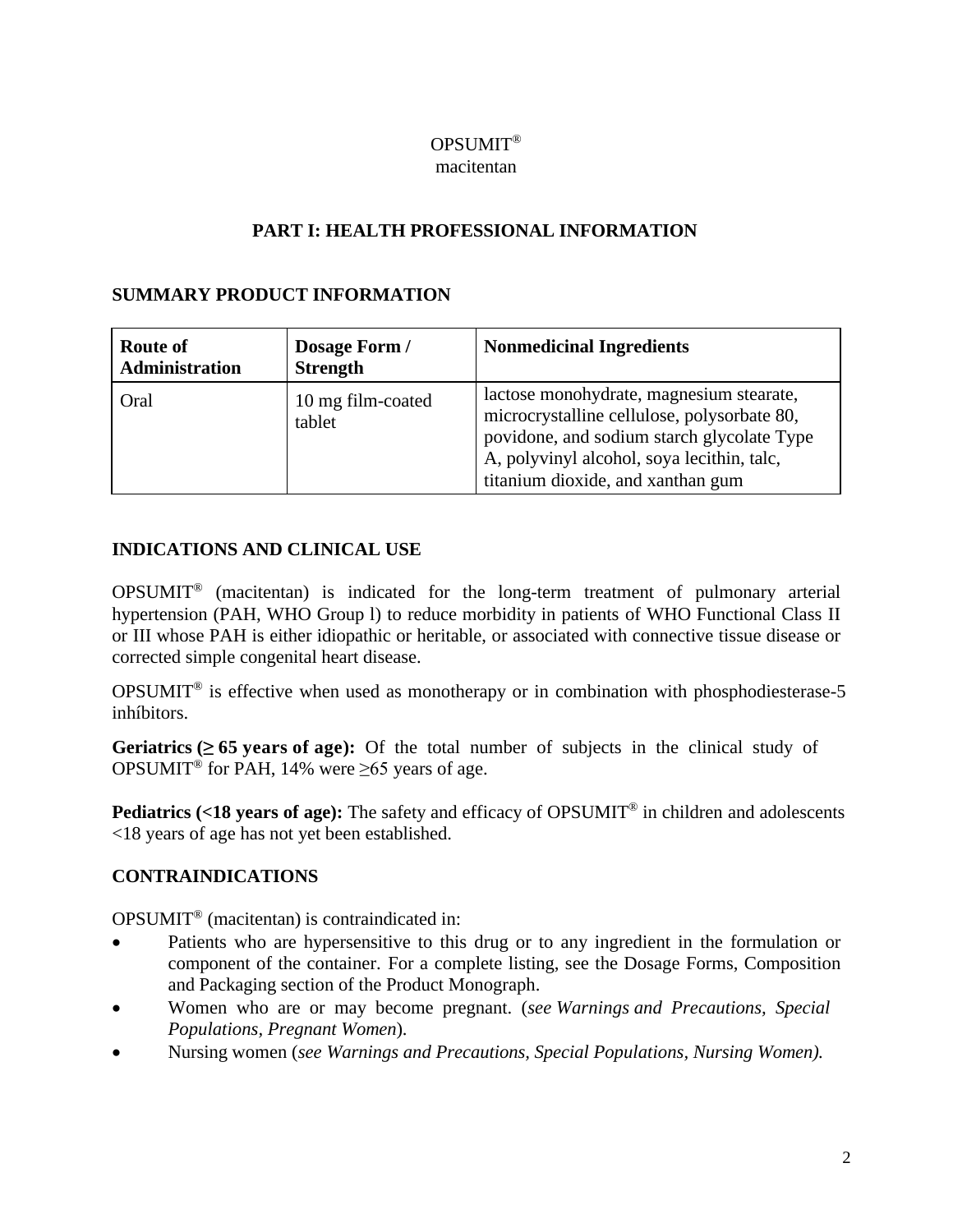## **WARNINGS AND PRECAUTIONS**

## **Hepatic/Biliary/Pancreatic**

Elevations of liver aminotransferases (AST, ALT) have been associated with PAH and with endothelin receptor antagonists (ERAs). In a long-term double blind, placebo-controlled Phase III outcome study of OPSUMIT<sup>®</sup>, the incidence of an increase in ALT of  $>3$  times the upper limit of normal (ULN) was 3.4% in the 10 mg group compared to 1.6% in the placebo group. OPSUMIT<sup>®</sup> is not to be initiated in patients with elevated aminotransferases ( $>3$  x ULN) at baseline and is not recommended in patients with moderate to severe hepatic impairment (*see Dosage and Administration, Patients with Hepatic Impairment)*.

Liver enzyme tests should be obtained prior to initiation of OPSUMIT®. Subsequently, monthly testing during the first year of treatment is recommended. They may then be repeated less frequently during treatment as clinically indicated (*see Monitoring and Laboratory Tests*).

If unexplained clinically relevant aminotransferase elevations occur, or if elevations are accompanied by an increase in bilirubin  $>2 \times$  ULN, or by clinical symptoms of liver injury (e.g. jaundice), OPSUMIT<sup>®</sup> treatment should be discontinued. Re-initiation of OPSUMIT<sup>®</sup> may be considered following the return of hepatic enzyme levels to within the normal range in patients who have not experienced clinical symptoms of liver injury (*see Adverse Reactions).*

## **Hematologic**

As with other ERAs, treatment with OPSUMIT<sup>®</sup> has been associated with a decrease in hemoglobin concentration. OPSUMIT<sup>®</sup> related decreases in hemoglobin concentration occurred early, were not progressive, stabilised before 12 weeks of treatment and remained stable during chronic treatment. Cases of anemia requiring transfusion have been reported with OPSUMIT® and other ERAs. Initiation of OPSUMIT® is not recommended in patients with severe anemia.

It is recommended that hemoglobin concentrations are measured prior to initiation of treatment, again after one month, and periodically thereafter as clinically indicated (see Monitoring and Laboratory Tests and Adverse Reactions).

## **Renal**

**Patients with renal impairment:** Patients with moderate or severe renal impairment may run a higher risk of experiencing hypotension and anaemia during treatment with macitentan. Therefore monitoring of blood pressure and hemoglobin should be considered. There is no experience with the use of OPSUMIT<sup>®</sup> in patients undergoing dialysis, and therefore OPSUMIT<sup>®</sup> is not recommended in this population.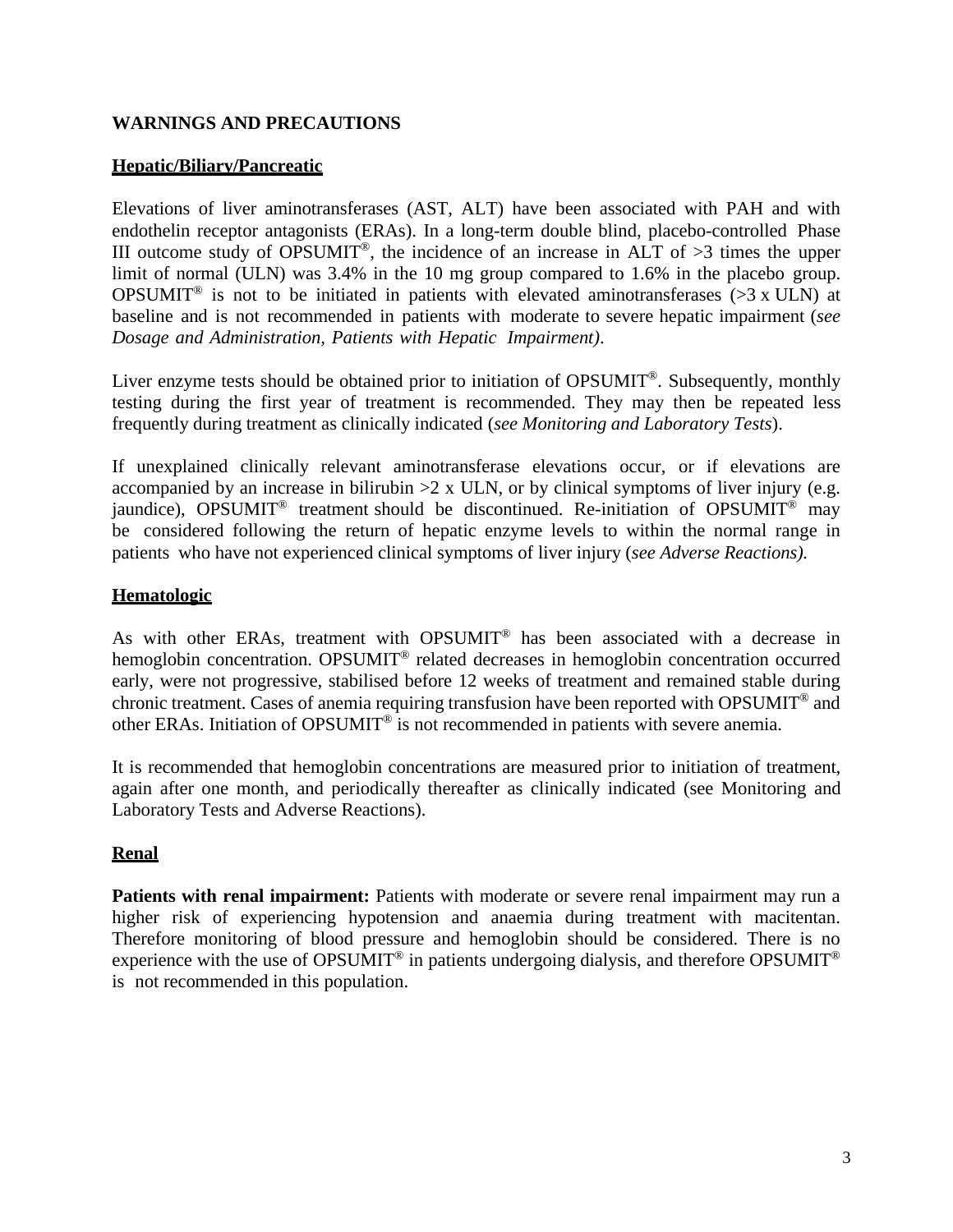#### **Pulmonary Veno-Occlusive Disease**

Cases of pulmonary edema have been reported with vasodilators (mainly prostacyclins) when used in patients with pulmonary veno-occlusive disease. Consequently, if signs of pulmonary edema occur when OPSUMIT<sup>®</sup> is administered in patients with PAH, the possibility of pulmonary veno-occlusive disease should be considered.

#### **Special Populations**

**Pregnant Women:** PAH is a contraindication to pregnancy, due to a high mortality risk to both mother and fetus. There are limited data from the use of OPSUMIT® in pregnant women. The potential risk for humans is still unknown. In animal studies, macitentan was teratogenic in rabbits and rats causing cardiovascular and mandibular arch fusion abnormalities at all dose levels tested. Women receiving OPSUMIT® must be advised of the risk of harm to the fetus. OPSUMIT® is contraindicated during pregnancy (*see Contraindications*).

OPSUMIT® treatment should only be initiated in women of child-bearing potential when the absence of pregnancy has been verified, appropriate advice on contraception provided, and reliable contraception is practiced. Women should not become pregnant for 1 month after discontinuation of OPSUMIT®. Monthly pregnancy tests during treatment with OPSUMIT® are recommended to allow the early detection of pregnancy.

**Nursing Women:** It is not known whether macitentan is excreted into human breast milk. In rats, macitentan and its metabolites were excreted into milk during lactation. Breast-feeding is contraindicated during treatment with OPSUMIT®.

**Pediatrics (<18 years of age)**: The safety and efficacy of OPSUMIT® in children and adolescents <18 years of age have not yet been established.

**Geriatrics** ( $\geq$  **65** years of age): Of the total number of subjects in the clinical study of OPSUMIT<sup>®</sup> for pulmonary arterial hypertension, 14% were  $\geq 65$  years of age. There is limited clinical experience in patients >75 years of age, and therefore macitentan should be used with caution in this population (*see Dosage and Administration, Geriatrics*).

## **Monitoring and Laboratory Tests**

**Hematologic**: It is recommended that hemoglobin concentrations are measured prior to initiation of treatment, again after one month, and periodically thereafter as clinically indicated (*see Warnings and Precautions, Hematologic and Adverse Reactions*).

**Hepatic/Biliary/Pancreatic**: Liver enzyme tests should be obtained prior to initiation of OPSUMIT® and subsequently at monthly intervals during the first year of treatment. They may then be repeated less frequently during treatment as clinically indicated (*see Warnings and Precautions, Hepatic/Biliary/Pancreatic*).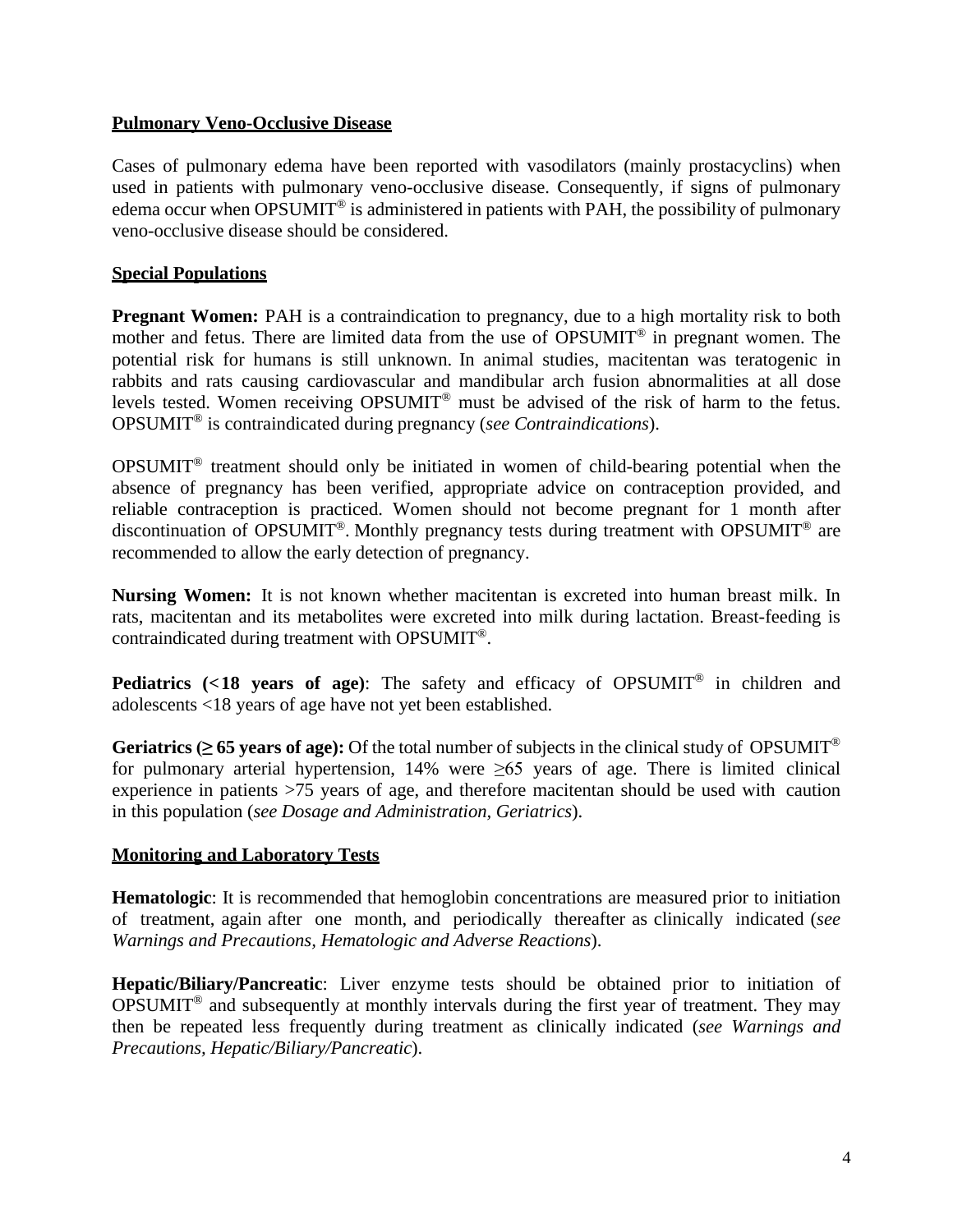#### **ADVERSE REACTIONS**

#### **Adverse Drug Reaction Overview**

The most common adverse reactions (>3% compared to placebo) are nasopharyngitis, headache, anemia, bronchitis, urinary tract infection, pharyngitis and influenza.

#### **Clinical Trial Adverse Drug Reactions**

*Because clinical trials are conducted under very specific conditions the adverse reaction rates observed in the clinical trials may not reflect the rates observed in practice and should not be compared to the rates in the clinical trials of another drug. Adverse drug reaction information from clinical trials is useful for identifying drug-related adverse events and for approximating rates*.

Safety data for OPSUMIT<sup>®</sup> were obtained from 1 long-term placebo-controlled clinical study in 742 patients with PAH. Doses of 3 mg and 10 mg OPSUMIT® were administered once daily. Safety data for the recommended dose of OPSUMIT<sup>®</sup> 10 mg are presented. The exposure to OPSUMIT<sup>®</sup> in this trial was up to 3.6 years (N=542 for 1 year; N=429 for 2 years and N=98 for more than 3 years). The overall incidence of treatment discontinuations due to adverse events (AEs) was 11% (26/242 patients) for OPSUMIT<sup>®</sup> 10 mg and 12% (31/249 patients) for placebo. The overall incidence of patients with a serious AE was  $45\%$  (109/242 patients) for OPSUMIT<sup>®</sup> 10 mg and 55% (137/249 patients) for placebo.

The majority of AEs were mild to moderate in intensity. Table 1 presents treatment-emergent AEs reported by  $>3\%$  of patients in the OPSUMIT<sup>®</sup> 10 mg group and more frequently than on placebo by  $>3\%$ .

| <b>System Organ Class / Adverse Events (AEs)</b> | <b>OPSUMIT<sup>®</sup>10</b><br>$mg(N=242)$<br>$(\%)$ | <b>Placebo</b><br>$(N=249)$<br>$(\%)$ |
|--------------------------------------------------|-------------------------------------------------------|---------------------------------------|
| <b>Blood and Lymphatic System Disorders</b>      |                                                       |                                       |
| Anemia                                           | 13                                                    | 3                                     |
| <b>Infections and Infestations</b>               |                                                       |                                       |
| Nasopharyngitis                                  | 14                                                    | 10                                    |
| <b>Bronchitis</b>                                | 12                                                    | 6                                     |
| Urinary tract infection                          | 9                                                     | 6                                     |
| Pharyngitis                                      | 6                                                     | 3                                     |
| Influenza                                        | 6                                                     | 2                                     |
| <b>Nervous System Disorders</b>                  |                                                       |                                       |
| Headache                                         | 14                                                    | 9                                     |

**Table 1: Treatment-emergent Adverse Reactions Reported by >3% of Patients on OPSUMIT® and more frequent than on Placebo by >3%**

Hypotension has been associated with the use of ERAs. In a long-term double-blind study in patients with PAH, hypotension as an AE was reported for 7.0% and 4.4% of patients on macitentan 10 mg and placebo, respectively. This corresponded to 3.5 events/100 patient-years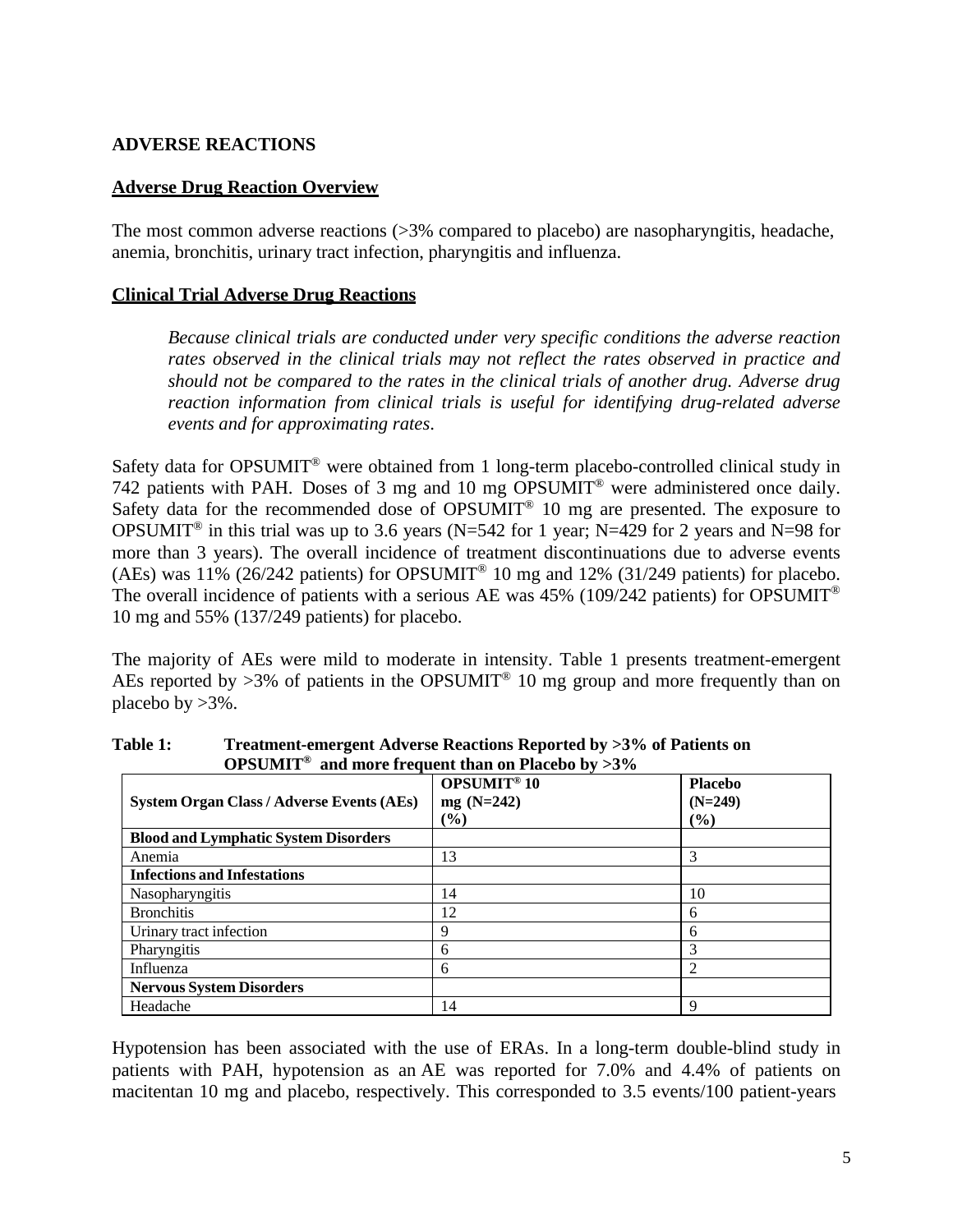on macitentan 10 mg compared to 2.7 events/ 100 patient-years on placebo.

Edema/ fluid retention has been associated with the use of ERAs and is also a clinical manifestation of right heart failure and underlying PAH disease. In a long-term double-blind study in patients with PAH, the incidence of edema AEs in macitentan 10 mg and placebo treatment groups was 21.9%, and 20.5%, respectively. This corresponded to 11.0 events/100 patient-years on macitentan 10 mg compared to 12.5 events/100 patient-years on placebo.

#### **Less Common Clinical Trial Adverse Events (<3% and >1 patient in the 10 mg macitentan treatment group and more frequent than placebo)**

**Blood and Lymphatic System Disorders:** anemia, eosinophilia, hemorrhagic, leukopenia, lymphadenitis, polycythemia

**Cardiac Disorders:** atrial flutter, atrial tachycardia, atrioventricular block first degree, bundle branch block right, pericardial effusion, supraventricular tachycardia

**Ear and Labyrinth Disorders:** vertigo

**Eye Disorders:** cataract, conjunctivitis, lacrimation increased, vision blurred

**Gastrointestinal Disorders:** abdominal pain, colitis, constipation, diverticulum intestinal, food poisoning, gastritis erosive, hemorrhoids, irritable bowel syndrome, periodontitis, toothache

**General Disorders and Administration Site Conditions:** influenza like-illness, non-cardiac chest pain, sudden death

**Hepatobiliary Disorders:** cholelithiasis, hyperbilirubinemia

**Immune System Disorders:** drug hypersensitivity

**Infections and Infestations:** ear infection, furuncle, gastroenteritis viral, infection parasitic, lower respiratory infection, oral herpes, overgrowth bacterial, strongyloidiasis, tonsillitis, tooth abscess, tracheitis

**Injury, Poisoning and Procedural Complications:** arthropod sting, contusion, laceration

**Investigations:** alanine aminotransferase increased, blood creatinine increased, blood urea increased, hematocrit decreased, hemoglobin decreased, platelet count decreased, red blood cell count decreased, weight decreased, white blood cell count decreased

**Metabolism and Nutrition Disorders:** hyperkalemia, hyponatremia

**Musculoskeletal and Connective Tissue Disorders:** arthritis, costochondritis, myofascial pain syndrome, muscle spasms, osteoarthritis, osteochondrosis, plantar fasciitis, systemic sclerosis

**Neoplasms Benign, Malignant and Unspecified (including cysts and polyps):** uterine leiomyoma

**Nervous System Disorders:** dizziness exertional, migraine, neuralgia, sciatica

**Psychiatric Disorders:** anxiety, decreased activity

**Reproductive System and Breast Disorders:** amenorrhea, gynecomastia, menorrhagia, metrorrhagia, ovarian cyst, uterine cervical erosion

**Respiratory, Thoracic and Mediastinal Disorders:** bronchial hyperreactivity, chronic obstructive pulmonary disease, dysphonia, dyspnoea exertional, hydrothorax, hypoxia, nasal congestion, oropharyngeal pain, productive cough, respiratory failure, rhinitis allergic, rhinorrhea **Skin and Subcutaneous Tissue Disorders:** dermatitis allergic, eczema, erythema, photosensitivity reaction, pruritis, swelling face urticaria

**Vascular Disorders:** flushing, hematoma, hot flush, orthostatic hypotension, thrombophlebitis, varicose vein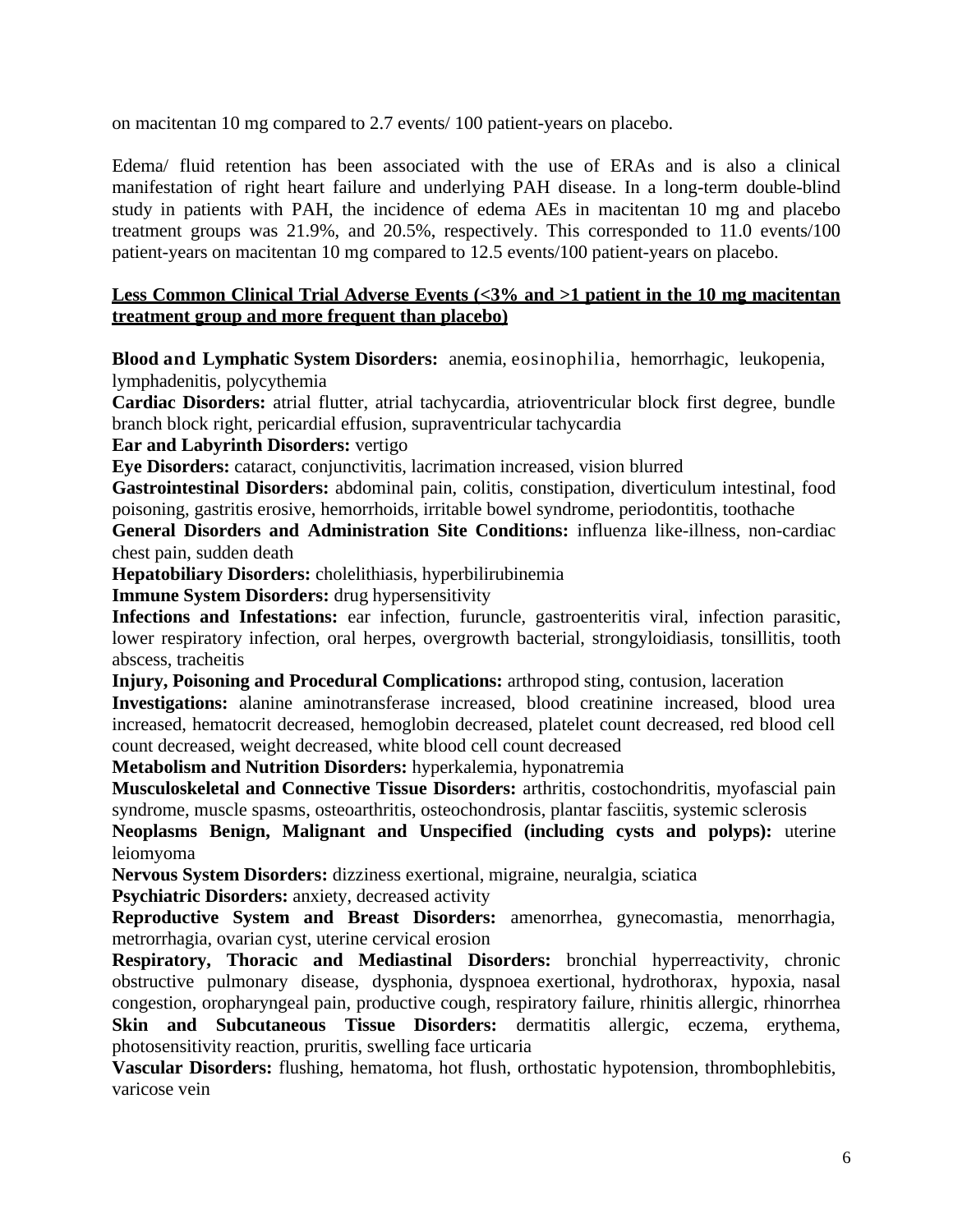## **Abnormal Hematologic and Clinical Chemistry Findings**

*Liver aminotransferases:* The incidence of aminotransferase elevations (ALT/AST) >3 x ULN was 3.4% on OPSUMIT<sup>®</sup> 10 mg and 4.5% on placebo in a double-blind study in patients with PAH. Elevations  $>5$  x ULN occurred in 2.5% of patients on OPSUMIT<sup>®</sup> 10 mg versus 2% of patients on placebo (*see Warnings and Precautions, Hepatic/Biliary/Pancreatic*). The incidence of elevated aminotransferases of  $>8 \times$  ULN was 2.1% on OPSUMIT<sup>®</sup> 10 mg versus 0.4% in the placebo group.

*Hemoglobin:* In a double-blind study in patients with PAH, OPSUMIT<sup>®</sup> 10 mg was associated with a mean decrease in hemoglobin versus placebo of 1.0 g/dL. A decrease in hemoglobin concentration to below 10 g/dL was reported in 8.7% of patients treated with OPSUMIT<sup>®</sup> 10 mg and 3.4% of placebo-treated patients (*see Warnings and Precautions, Hematologic*).

*Long-term safety:* Of the 742 patients who participated in the pivotal SERAPHIN double-blind study, 550 patients entered a long-term open-label extension study (182 patients who continued on OPSUMIT® 10 mg and 368 patients who received placebo or macitentan 3 mg and crossed over to OPSUMIT<sup>®</sup> 10 mg). Long-term follow up of patients treated with OPSUMIT<sup>®</sup> 10 mg in the double-blind / open-label extension studies  $(N=242)$  for a median exposure of 4.6 years and a maximum exposure of 11.8 years showed a safety profile that was consistent as described above.

#### **Post-Market Adverse Drug Reactions**

In addition to adverse events identified from clinical studies, the following adverse events were identified during post-approval use of OPSUMIT®. Because these events have been reported voluntarily from a population of unknown size, estimates of frequency cannot be made.

Immune system disorders: hypersensitivity reactions (angioedema, pruritus and rash)

Respiratory, thoracic and mediastinal disorders: nasal congestion

General disorders and administration site conditions: edema/fluid retention

## **DRUG INTERACTIONS**

## *In vitro* **studies**

The metabolism of OPSUMIT<sup>®</sup> to its active metabolite is catalyzed mainly by CYP3A4, with minor contributions from CYP2C8, CYP2C9 and CYP2C19.

OPSUMIT® and its active metabolite do not have relevant inhibitory or inducing effects on CYP enzymes.

OPSUMIT® and its active metabolite are not substrates of the multi-drug resistance protein (P-gp, MDR-1) or organic anion transporting polypeptides (OATP1B1 and OATP1B3).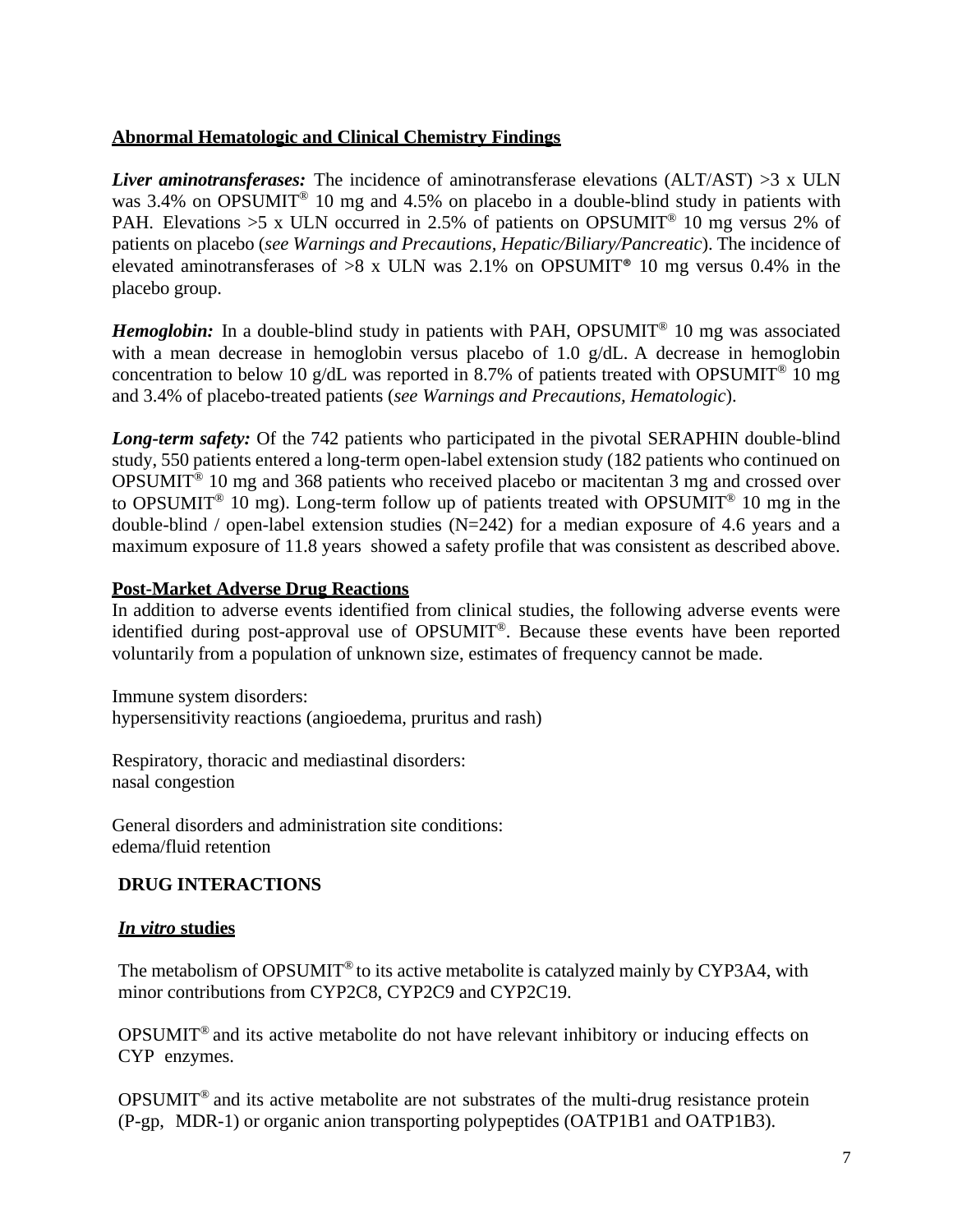OPSUMIT® and its active metabolite are not inhibitors of hepatic or renal drug transporters at clinically relevant concentrations, including the multi-drug resistance protein (P gp, MDR-1), the multidrug and toxin extrusion transporters (MATE1 and MATE2-K), the bile salt export pump (BSEP), the sodium-dependent co-transporting polypeptide (NTCP), and the organic anion transporting polypeptides (OATP1B1 and OATP1B3).

#### **Drug-Drug Interactions**

*Warfarin*: Level of Evidence - Clinical trial. In healthy volunteers receiving 25 mg warfarin, daily doses of OPSUMIT® did not have a clinically relevant effect on the pharmacokinetics of S-warfarin (CYP2C9 substrate) or R-warfarin (CYP3A4 substrate). The pharmacodynamic effect of warfarin on International Normalized Ratio (INR) was not affected by OPSUMIT®. No dose adjustment is warranted.

*Sildenafil*: Level of Evidence - Clinical trial. At steady-state in healthy volunteers, the exposure to sildenafil 20 mg t.i.d. was increased by 15% during concomitant administration of OPSUMIT<sup>®</sup> 10 mg once daily. Sildenafil, a CYP3A4 substrate, did not affect the pharmacokinetics of OPSUMIT®, while there was a 15% reduction in the exposure to the active metabolite of OPSUMIT<sup>®</sup>. These changes are not considered clinically relevant. In a placebo-controlled trial in patients with PAH, the efficacy and safety of OPSUMIT® 10 mg in combination with sildenafil were demonstrated. No dose adjustment is warranted.

*Strong CYP3A4 inhibitors (ketoconazole)*: Level of Evidence - Clinical trial. In the presence of ketoconazole 400 mg daily, a strong CYP3A4 inhibitor, exposure to OPSUMIT<sup>®</sup> increased approximately 2-fold in healthy volunteers. Exposure to the active metabolite of OPSUMIT® was reduced by 26%. The clinical significance of these changes is not known. Caution should be exercised when OPSUMIT<sup>®</sup> is administered concomitantly with strong CYP3A4 inhibitors (e.g., itraconazole, ketoconazole, voriconazole, clarithromycin, telithromycin, nefazodone, ritonavir, and saquinavir).

*Fluconazole*: In the presence of fluconazole 400 mg daily, a moderate dual inhibitor of CYP3A4 and CYP2C9, exposure to OPSUMIT® may increase approximately 3.8-fold based on physiologically based pharmacokinetic (PBPK) modelling. However, there was no clinically relevant change in exposure to the active metabolite of OPSUMIT®. Caution should be exercised when OPSUMIT<sup>®</sup> is administered concomitantly with moderate dual inhibitors of CYP3A4 and CYP2C9 (e.g., fluconazole and amiodarone).

Caution should also be exercised when OPSUMIT® is administered concomitantly with both a moderate CYP3A4 inhibitor (e.g., ciprofloxacin, cyclosporine, diltiazem, erythromycin, verapamil) and moderate CYP2C9 inhibitor (e.g., miconazole, piperine).

*Cyclosporin A*: Level of Evidence - Clinical trial. In healthy volunteers, concomitant treatment with cyclosporine A 100 mg b.i.d., a combined CYP3A4 and OATP inhibitor, did not alter the steadystate exposure to OPSUMIT<sup>®</sup> and its active metabolite to a clinically relevant extent. No dose adjustment is warranted.

*Rifampicin*: Level of Evidence - Clinical trial. In healthy volunteers, concomitant treatment with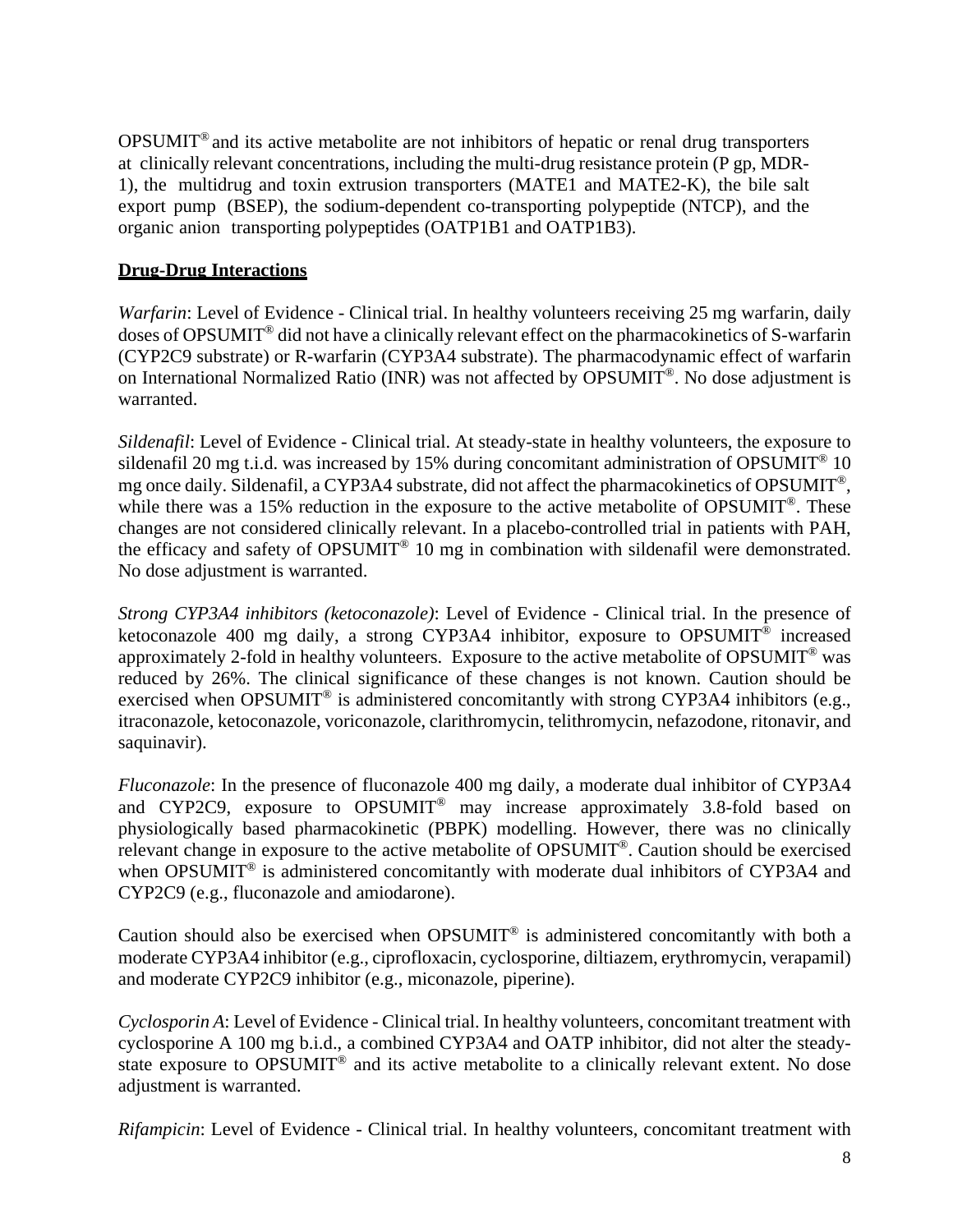rifampicin 600 mg daily, a potent inducer of CYP3A4, reduced the steady-state exposure (AUC) to OPSUMIT® by 79% but did not affect the exposure to the active metabolite. Reduced efficacy of OPSUMIT® in the presence of a potent inducer of CYP3A4, such as rifampicin, should be considered. The combination of OPSUMIT® with strong CYP3A4 inducers should be avoided.

*Hormonal contraceptives*: Level of Evidence - Theoretical. OPSUMIT<sup>®</sup> 10 mg once daily did not affect the pharmacokinetics of an oral contraceptive (norethisterone 1 mg and ethinyl estradiol 35 µg). No dose adjustment is warranted.

*Breast cancer resistance protein substrate drugs*: Level of Evidence - Clinical trial. OPSUMIT® 10 mg once daily did not affect the pharmacokinetics of oral riociguat or rosuvastatin (riociguat 1mg; rosuvastatin 10 mg). No dose adjustment is warranted.

## **Drug-Food Interactions**

The exposure to macitentan and its active metabolite is unchanged in the presence of food and, therefore, macitentan can be given with or without food.

#### **Drug-Herb Interactions**

Interactions with herbal products have not been established.

#### **Drug-Laboratory Interactions**

Interactions with laboratory tests have not been established.

#### **DOSAGE AND ADMINISTRATION**

#### **Recommended Dose and Dosage Adjustment**

The recommended dose of OPSUMIT<sup>®</sup> is 10 mg once daily.

#### **Patients with Hepatic Impairment**

There is no clinical experience with the use of OPSUMIT<sup>®</sup> in PAH patients with moderate or severe hepatic impairment. Therefore, use of OPSUMIT® in this patient population is not recommended (*see Warnings and Precautions, Hepatic/Biliary/Pancreatic).* No dose adjustment is required in patients with mild hepatic impairment.

#### **Patients with Renal Impairment**

Patients with moderate or severe renal impairment may run a higher risk of experiencing hypotension and anemia during treatment with macitentan. Therefore monitoring of blood pressure and hemoglobin should be considered. There is no experience with the use of OPSUMIT® in patients undergoing dialysis, and therefore OPSUMIT® is not recommended in this population (*see Warnings and Precautions, Renal*).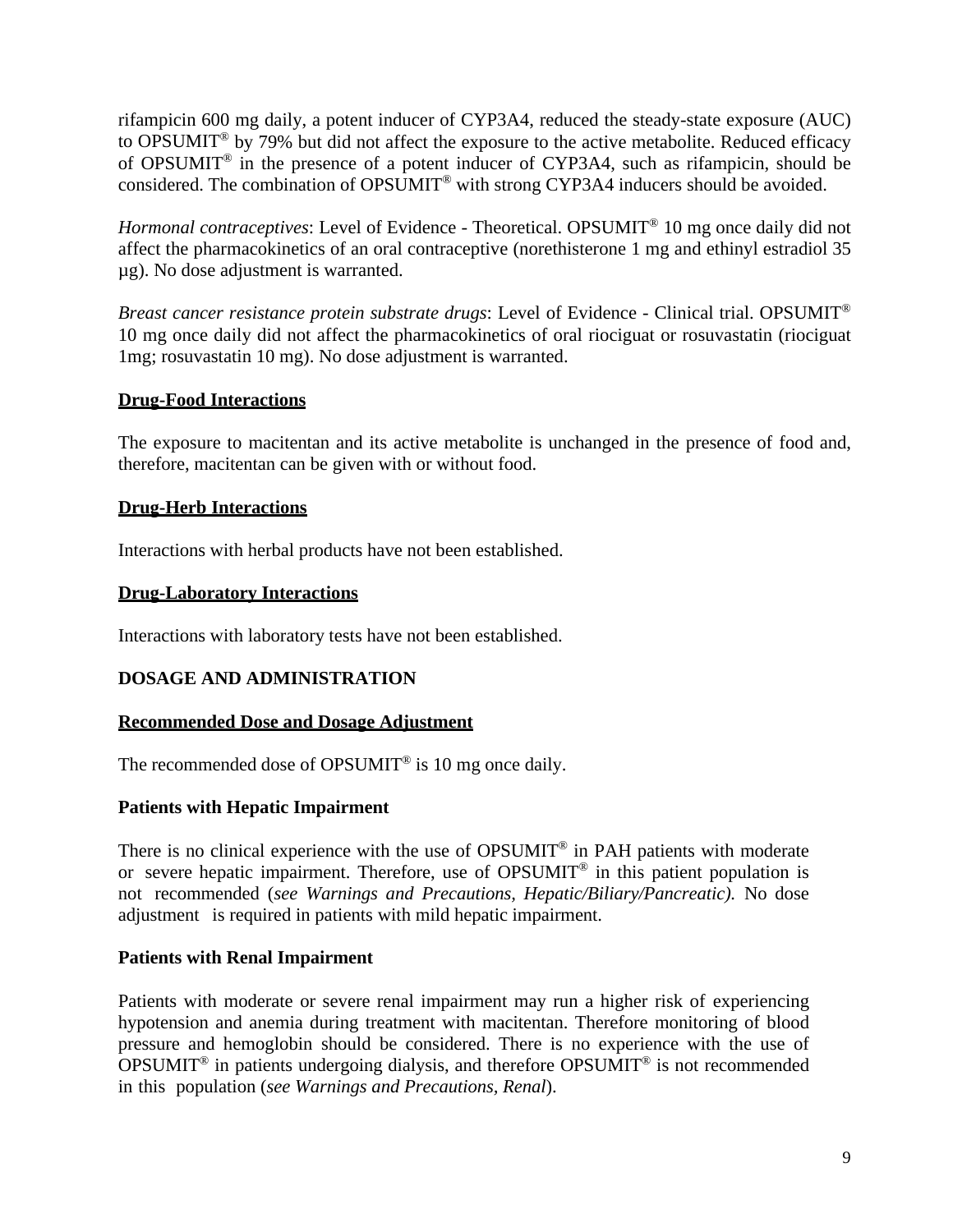## **Geriatrics**

No dose adjustment is required in patients ≥65 years of age.

There is limited clinical experience in patients >75 years of age, and therefore macitentan should be used with caution in this population (*see Warnings and Precautions, Special Populations, Geriatrics (≥65 years of age)*).

## **Pediatrics (<18 years of age)**

The safety and efficacy of OPSUMIT<sup>®</sup> in children and adolescents  $\langle 18 \rangle$  years of age have not yet been established.

## **Missed Dose**

If a dose of OPSUMIT® is missed, the tablet should be taken as soon as it is remembered.

## **Administration**

OPSUMIT<sup>®</sup> is to be taken orally at a dose of 10 mg once daily, with or without food.

## **OVERDOSAGE**

There is currently no experience with overdosage of OPSUMIT<sup>®</sup>. In a clinical study in healthy subjects where macitentan was administered as a single dose of up to and including 600 mg, AEs of headache, nausea and vomiting were observed. In the event of an overdose, standard supportive measures should be taken, as required. Due to the high degree of protein binding of macitentan, dialysis is unlikely to be effective.

## **ACTION AND CLINICAL PHARMACOLOGY**

Pharmacotherapeutic group: Anti-hypertensives, anti-hypertensives for pulmonary arterial hypertension, ATC code: C02KX04.

## **Mechanism of Action**

Endothelin (ET)-1 and its receptors ( $ET_A$  and  $ET_B$ ) mediate a variety of deleterious effects such as vasoconstriction, fibrosis, proliferation, hypertrophy, and inflammation. In disease conditions such as PAH, the local ET system is upregulated and is involved in vascular hypertrophy and in organ damage.

Macitentan is an orally active, dual  $ET_A$  and  $ET_B$  receptor antagonist that prevents the binding of ET-1 to its receptors. Macitentan displays high affinity to and sustained occupancy of the ET receptors in human pulmonary arterial smooth muscle cells and has physicochemical properties favoring penetration into lung tissue. In animal studies, penetration of macitentan in lung tissues was higher in rats with induced pulmonary hypertension compared to normal rats.

In models of pulmonary hypertension, macitentan selectively decreased mean pulmonary arterial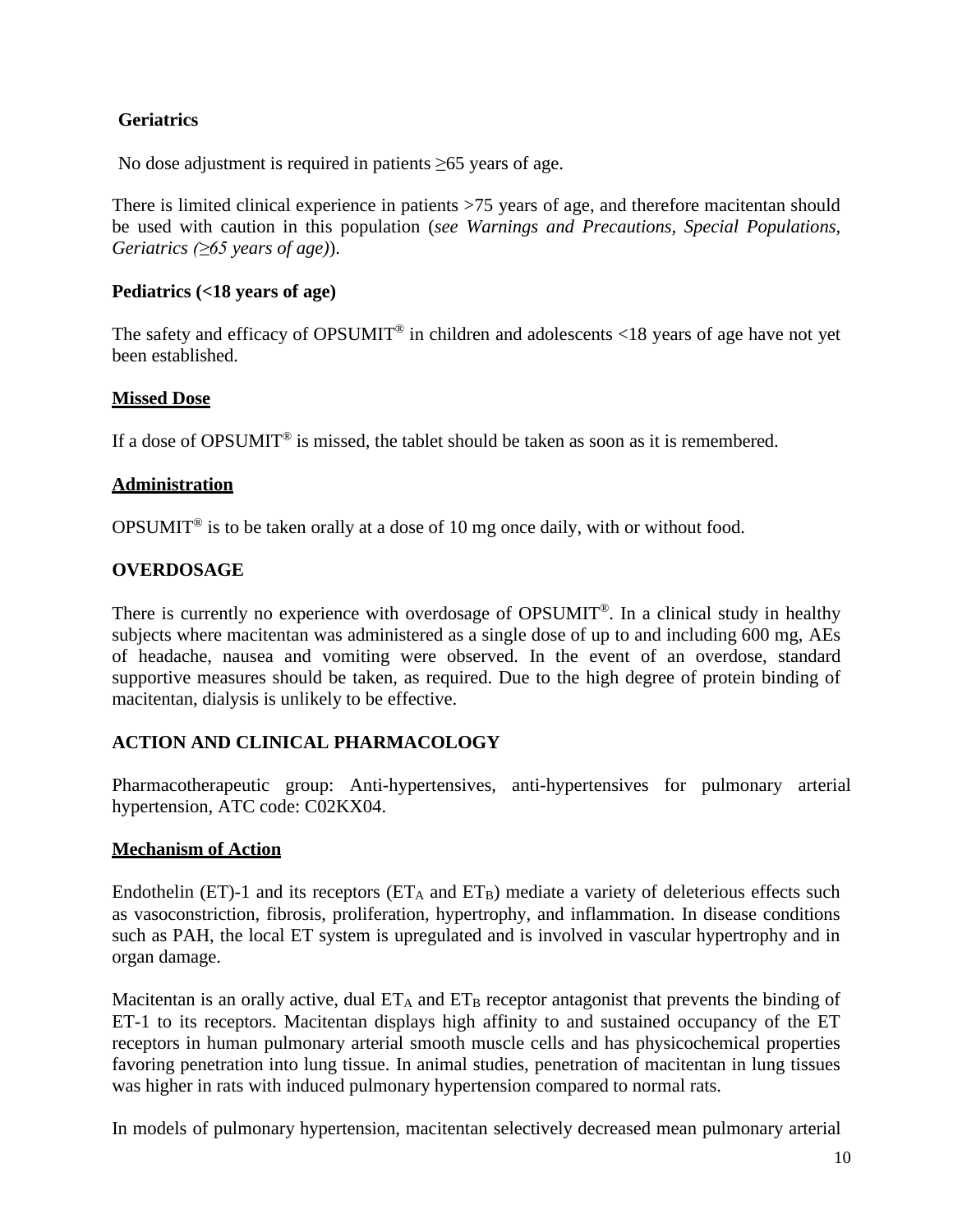pressure without affecting systemic blood pressure, decreased pulmonary arterial hypertrophy and right ventricular remodeling, and significantly increased survival compared to vehicle- treated rats.

#### **Pharmacodynamics**

In healthy subjects, macitentan dose-dependently increased plasma ET-1 concentrations at single and multiple doses.

**Cardiac Electrophysiology:** In a randomized, placebo-controlled four-way crossover study with a positive control in healthy subjects, repeated doses of 10 mg and 30 mg macitentan had no significant effect on the QTc interval.

#### **Pharmacokinetics**

The pharmacokinetics of macitentan and its active metabolite have mainly been documented in healthy subjects. A cross study comparison shows that the exposures to macitentan and its active metabolite in patients with PAH are similar to those observed in healthy subjects. Trough plasma concentrations of macitentan in PAH patients were not influenced by the severity of the disease.

After repeated administration of doses of  $\leq 30$  mg, the pharmacokinetics of macitentan are dose proportional.

**Absorption:** Maximum plasma concentrations of macitentan are achieved about 8 hours after administration. Thereafter, plasma concentrations of macitentan and its active metabolite decreased slowly, with an apparent elimination half-life of approximately 16 hours and 48 hours, respectively.

In healthy subjects, the exposure to macitentan and its active metabolite is unchanged in the presence of food and, therefore, macitentan may be taken with or without food.

**Distribution:** Macitentan and its active metabolite ACT-132577 are well distributed into tissues as indicated by an apparent volume of distribution (Vss/F) of approximately 50 L and 40 L, respectively. Macitentan and its active metabolite are highly bound to plasma proteins (>99%) primarily to albumin and to a lesser extent to alpha1-acid glycoprotein.

**Metabolism:** Macitentan has four primary metabolic pathways. Oxidative depropylation of the sulfamide yields a pharmacologically active metabolite. This reaction is dependent on the cytochrome P450 system, mainly CYP3A4 with minor contributions from CYP2C8, CYP2C9 and CYP2C19. The active metabolite circulates in human plasma and may contribute to the pharmacological effect. Other metabolic pathways yield products without pharmacological activity. For these pathways, CYP2C9 plays a predominant role with minor contributions from CYP2C8, CYP2C19 and CYP3A4.

**Excretion:** Macitentan is excreted only after extensive metabolism. The major excretion route is via urine, accounting for about 50% of the dose.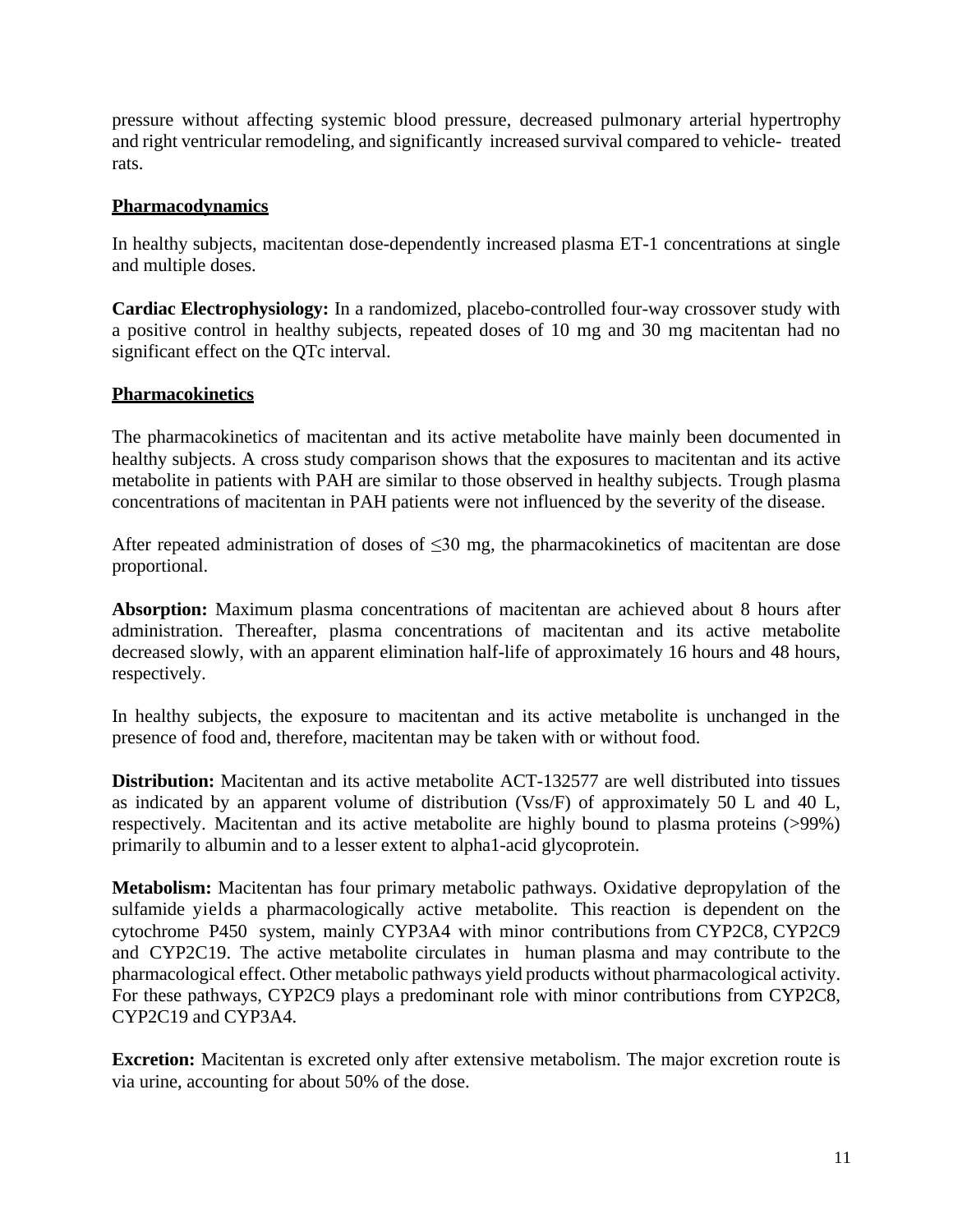## **Special Populations and Conditions**

**Age/Race/Gender:** There is no clinically relevant effect of age, gender or race on the pharmacokinetics of macitentan and its active metabolite.

**Hepatic Insufficiency:** Exposure to macitentan was decreased by 21%, 34%, and 6% and for the active metabolite by 20%, 25%, and 25% in subjects with mild, moderate, or severe hepatic impairment, respectively. This decrease is not considered clinically relevant.

**Renal Insufficiency:** Exposure to macitentan and its active metabolite was increased by 1.3 and 1.6-fold, respectively, in patients with severe renal impairment. This increase is not considered clinically relevant.

## **INCOMPATIBILITIES**

Not applicable.

## **SHELF LIFE**

See expiry date on the outer pack.

## **STORAGE AND STABILITY**

Do not store above 30ºC. Keep out of the reach and sight of children.

## **DOSAGE FORMS, COMPOSITION AND PACKAGING**

OPSUMIT® is available as 10 mg film-coated tablets for oral administration. Each bi-convex film-coated tablet is round, white, and debossed with "10" on both sides. The tablets include the following inactive ingredients: lactose monohydrate, magnesium stearate, microcrystalline cellulose, polysorbate 80, povidone, and sodium starch glycolate Type A. The tablets are filmcoated with a coating material containing polyvinyl alcohol, soya lecithin, talc, titanium dioxide, and xanthan gum.

OPSUMIT® tablets are supplied as follows:

• 30 film-coated tablets PVC/ PE/PVDC white opaque film aluminum foil blisters in carton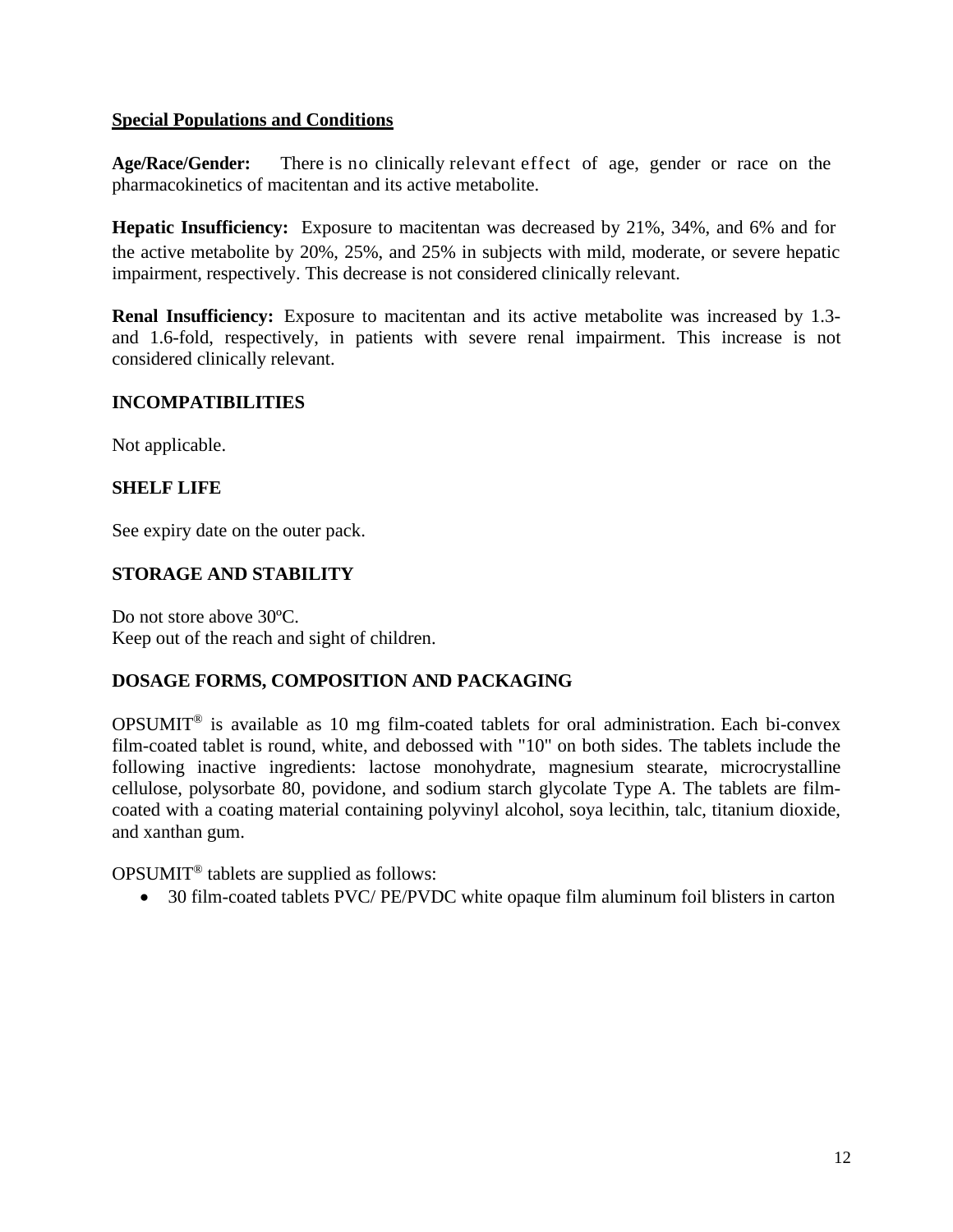## **PART II: SCIENTIFIC INFORMATION**

#### **PHARMACEUTICAL INFORMATION**

#### **Drug Substance**

| Proper name:   | macitentan                                                                                                 |
|----------------|------------------------------------------------------------------------------------------------------------|
| Chemical name: | $N-[5-(4-Bromophenyl)-6-[2-[(5-bromo-2-$<br>pyrimidinyl) oxy lethoxy l-4-pyrimidinyl l-N'-propyl sulfamide |

Molecular formula and molecular mass:  $C_{19}H_{20}Br_2N_6O_4S$ , 588.27

Structural formula:



Physicochemical properties: Macitentan is a crystalline powder that is insoluble in water. In the solid state macitentan is very stable, is not hygroscopic, and is not light sensitive.

#### **CLINICAL TRIALS**

*Pulmonary Arterial Hypertension:* A multicenter, double blind, placebo controlled, parallel group, event driven, Phase 3 outcome study (AC-055-302/SERAPHIN) was conducted in 742 patients with symptomatic pulmonary arterial hypertension (PAH) who were randomized to three treatment groups [placebo (N=250), 3 mg macitentan (N=250) or 10 mg OPSUMIT<sup>®</sup> (N=242) once daily. At baseline, the majority of enrolled patients (64%) were treated with a stable dose of specific therapy for PAH, either oral phosphodiesterase inhibitors (61%) and/or inhaled/oral prostanoids (6%). The primary study endpoint was the time to first occurrence of a morbidity or mortality event up to end of double-blind treatment (EOT), defined as death, or atrial septostomy, or lung transplantation, or initiation of intravenous (i.v.) or subcutaneous (s.c.) prostanoids, or other worsening of PAH. Other worsening of PAH was defined as the concurrent presence of all of the three following components: a sustained decrease in 6-minute walk distance (6MWD) of at least 15% from baseline; worsening of PAH symptoms (worsening of WHO FC or right heart failure); and need for new treatment for PAH. All events were confirmed by an independent adjudication committee, blinded to treatment allocation.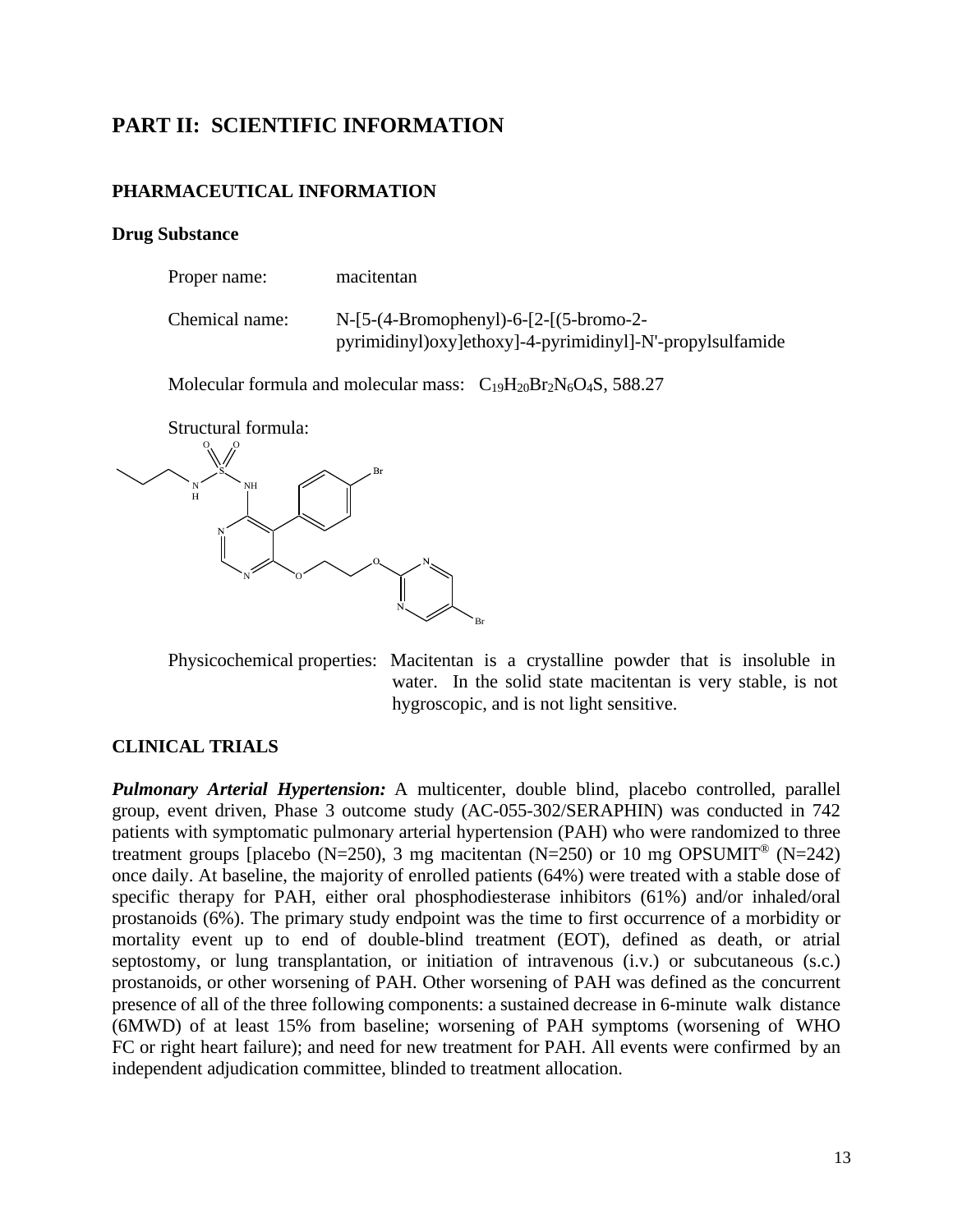The median treatment duration was 101, 116 weeks and 118 weeks in the placebo, macitentan 3 mg and 10 mg groups, respectively, up to a maximum of 188 weeks on macitentan.

Efficacy was evaluated up to the end of double-blind treatment (EOT). The EOT either coincided with end of study (EOS) for patients who completed the study as scheduled or occurred earlier in case of premature discontinuation of study drug. For those patients who stopped treatment prior to EOS, PAH therapy, including OPSUMIT<sup>®</sup> 10 mg, may have been initiated. All patients were followed up to EOS for vital status. The ascertainment rate for vital status at the EOS was greater than 95%.

The mean age of all patients was 46 years (range 12-85 years) with the majority of subjects being Caucasian (55%) and female (77%). Approximately 52%, 46%, and 2% of patients were in WHO FC II, III, and IV, respectively.

Idiopathic or heritable PAH was the most common etiology in the study population (57%) followed by PAH due to connective tissue disorders (31%), PAH associated with congenital heart disease with shunts (8%) and PAH associated with other etiologies [drugs and toxins (3%) and HIV (1%)].

Outcome Endpoints: Treatment with OPSUMIT® 10 mg resulted in a 45% relative risk reduction (HR 0.55, 97.5% CI 0.39 0.76; logrank  $p<0.0001$ ) in the occurrence of a primary endpoint event up to EOT compared to placebo. The proportion of patients without an event at 3 years was 63.2% in OPSUMIT® 10 mg compared to 47.0% in placebo, corresponding to an absolute risk reduction of 16.2% at 3 years (Figure 1). The beneficial effect of OPSUMIT<sup>®</sup> 10 mg was primarily attributable to a reduction in other PAH worsening events (the concurrent presence of sustained deterioration in 6MWD and worsening of PAH symptoms and need for new PAH treatment). The treatment effect was established early and sustained for a median treatment duration of 2 years.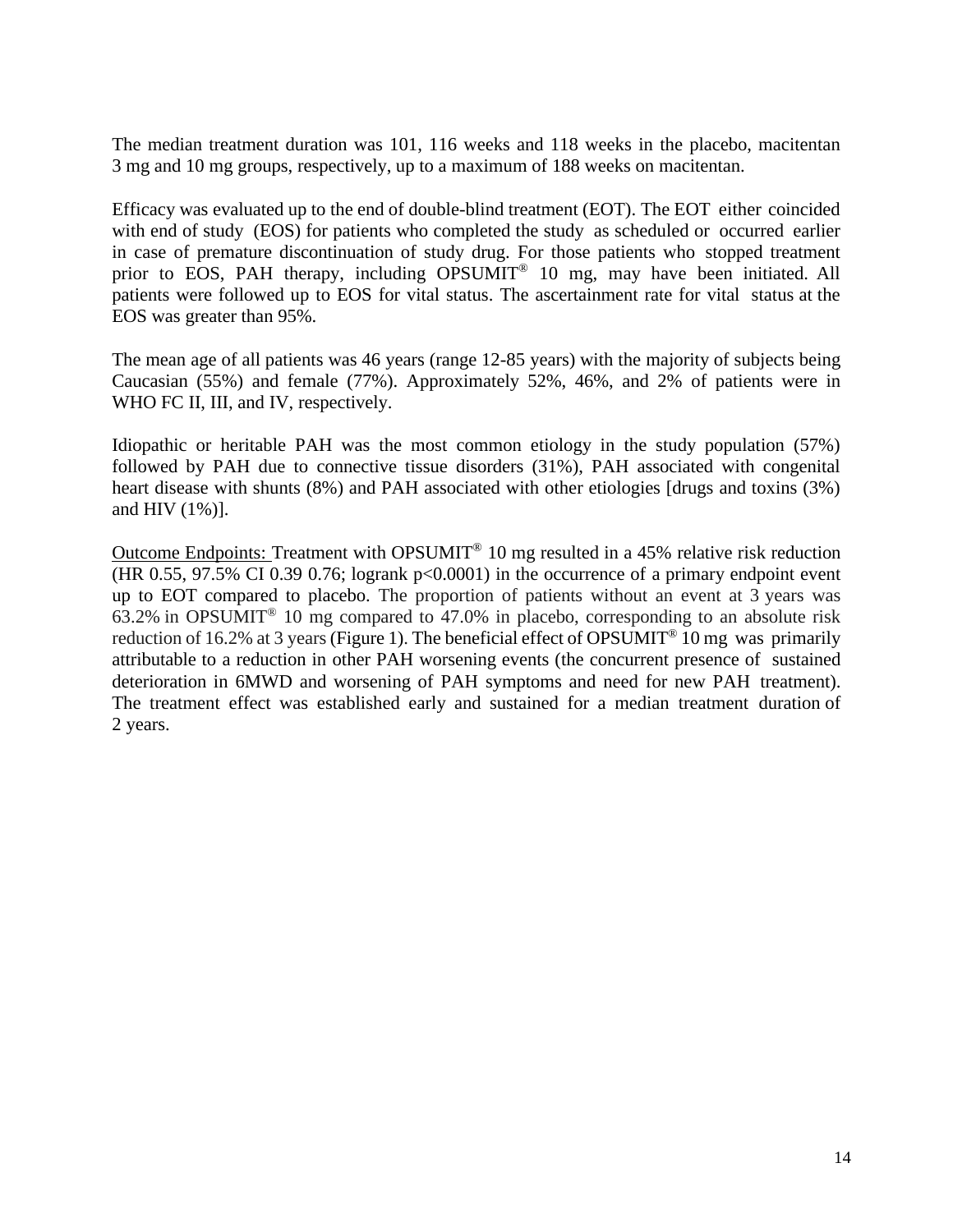



**\*Note: The treatment response on the primary endpoint was almost entirely attributable to an effect on morbidity.**

During treatment, 46.4% and 31.4% of the patients in the placebo and OPSUMIT<sup>®</sup> 10 mg dose group, respectively, experienced a primary endpoint event, with worsening of PAH reported as the most common first event in the placebo (37.2%) and OPSUMIT<sup>®</sup> 10 mg (24.4%) treatment groups. Other events reported that contributed to the primary endpoint included death (6.8% placebo, 6.6% OPSUMIT<sup>®</sup> 10 mg,) and i.v./s.c. prostanoid initiation  $(2.4\%$  placebo, 0.4% OPSUMIT<sup>®</sup> 10 mg).

Consistent efficacy of OPSUMIT<sup>®</sup> 10 mg on the primary endpoint was seen across subgroups of age, sex, race, geographical region, etiology, by monotherapy or in combination with another PAH therapy, 6MWD, and WHO FC.

Treatment with OPSUMIT® 10 mg in monotherapy resulted in a 55% relative risk reduction (HR 0.45, 95% CI 0.28-0.72; logrank  $p=0.0007$  in the occurrence of a primary endpoint event compared to placebo. The proportion of patients without an event at 3 years was 64.4% in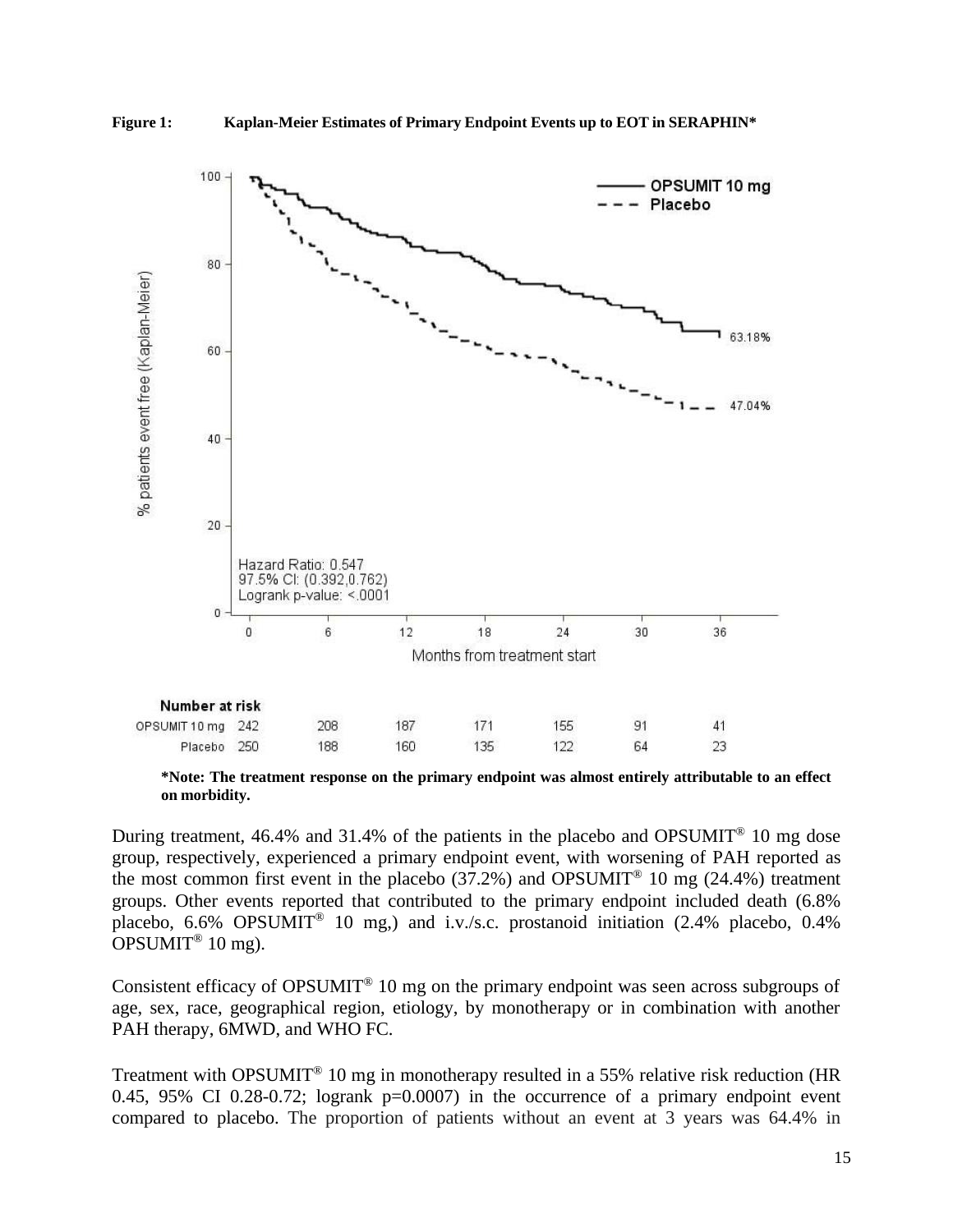OPSUMIT® 10 mg compared to 43.5% in placebo, corresponding to an absolute risk reduction of 20.9% (Figure 2).

Treatment with OPSUMIT® 10 mg in combination with another PAH therapy resulted in a 38% relative risk reduction (HR 0.62, 95% CI 0.43 0.89; logrank  $p=0.0094$ ) in the occurrence of a primary endpoint event. The proportion of patients without an event at 3 years was 62.6% in OPSUMIT® 10 mg compared to 48.6% in placebo, corresponding to an absolute risk reduction of 14.0% (Figure 3).





**\*Note: The treatment response on the primary endpoint was almost entirely attributable to an effect on morbidity.**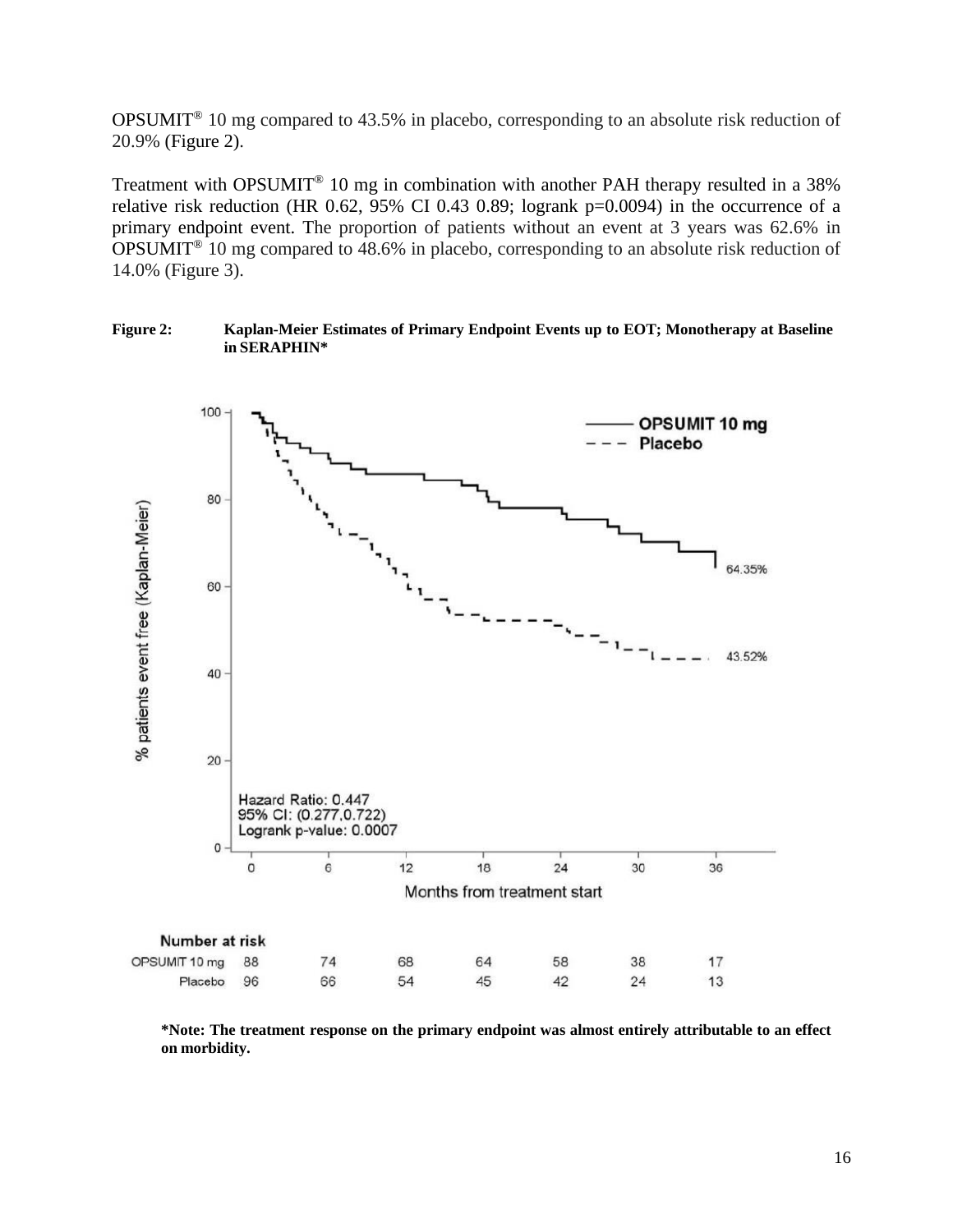

**Figure 3: Kaplan-Meier Estimates of Primary Endpoint Events up to EOT; Combination PAH Therapy\* at Baseline in SERAPHIN†**

\*At baseline, patients were treated with a stable dose of either phosphodiesterase inhibitors and/or inhaled/oral prostanoids.

† **Note: The treatment effect in the primary endpoint was almost entirely attributable to an effect on morbidity.**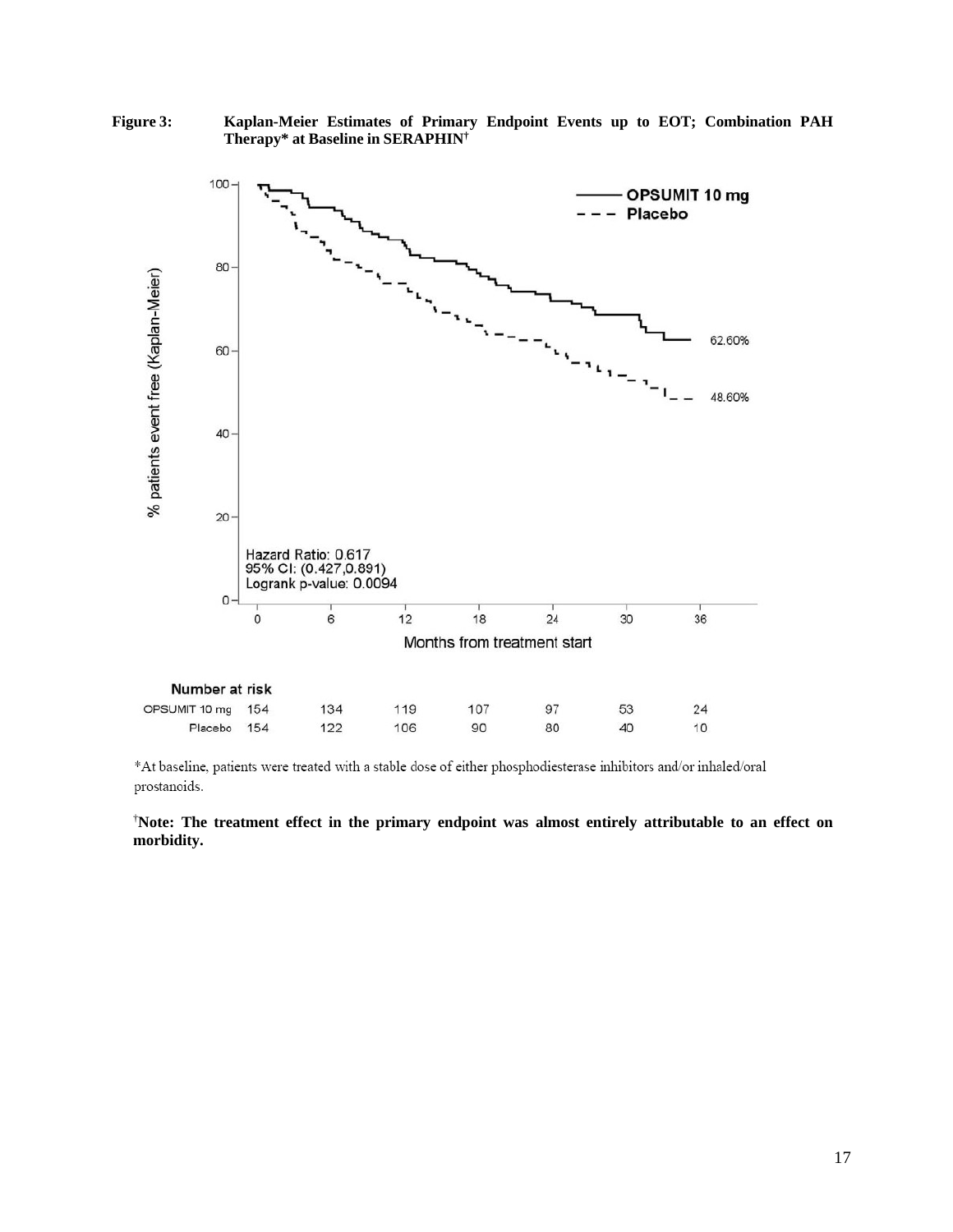Treatment with OPSUMIT® 10 mg resulted in a 50% relative risk reduction (HR 0.50, 97.5% CI 0.34-0.75; logrank p<0.0001) in the occurrence of PAH related death or hospitalization for PAH, up to EOT compared to placebo. The proportion of patients without a PAH related death or hospitalization for PAH at 3 years was  $70.6\%$  in OPSUMIT<sup>®</sup> 10 mg compared to 55.4% in placebo, corresponding to an absolute risk reduction of 15.2% (Figure 4).

Treatment with OPSUMIT® 10 mg resulted in fewer PAH related hospitalizations per year (0.3 and 0.7 with OPSUMIT<sup>®</sup> 10 mg and placebo, respectively) and for all causes  $(0.5 \text{ and } 1.0 \text{ with})$ OPSUMIT® 10 mg and placebo, respectively).

**Figure 4: Kaplan-Meier Estimates of Death due to PAH or Hospitalization for PAH up to EOT in SERAPHIN**

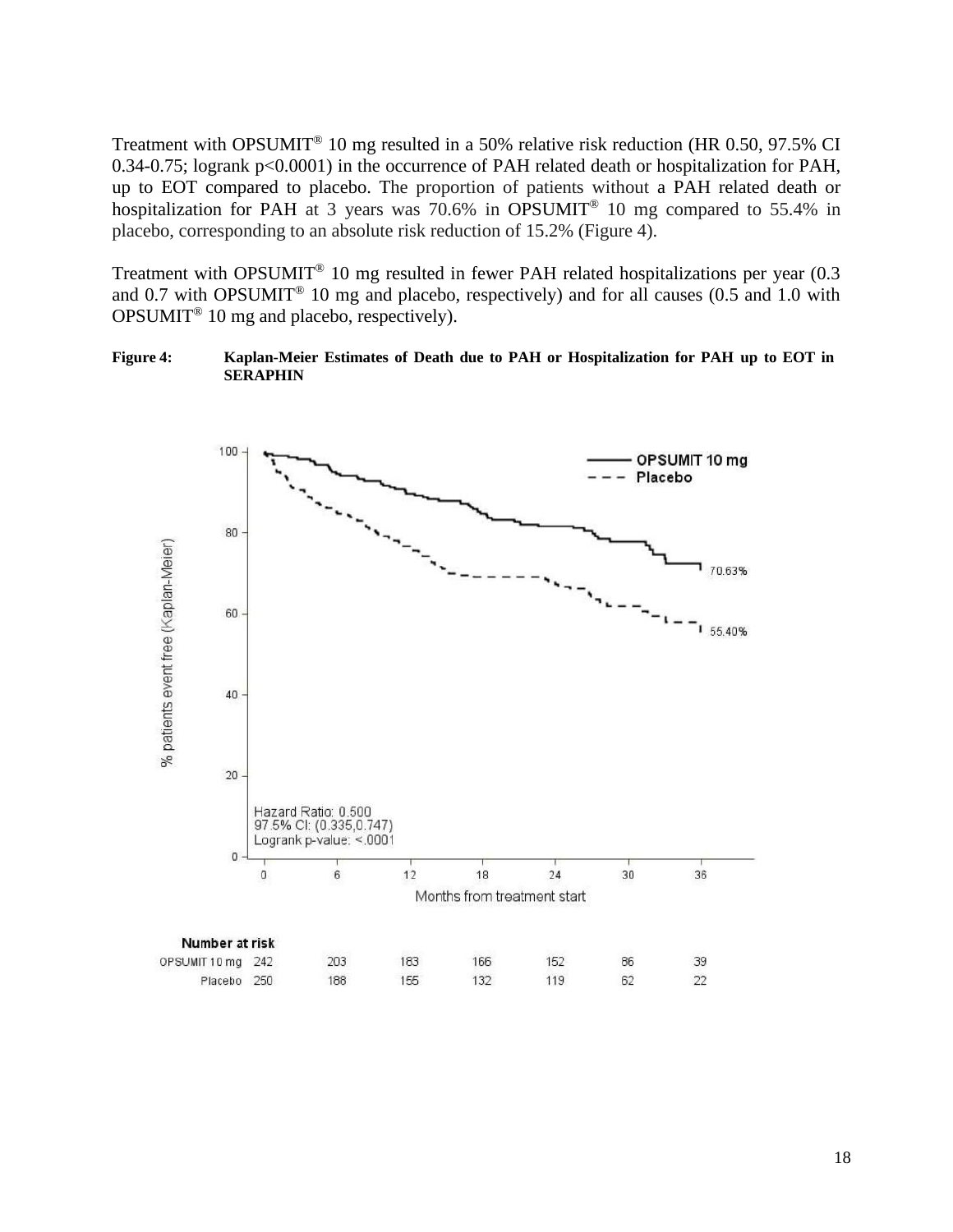Treatment with OPSUMIT® 10 mg resulted in a 36% relative risk reduction (HR 0.64, 97.5% CI 0.29-1.42; logrank p=0.2037) in the occurrence of death of all causes up to EOT. The proportion of deaths of all causes at 3 years was 10.2% in placebo compared to 6.7% in OPSUMIT<sup>®</sup> 10 mg, corresponding to an absolute risk reduction of 3.5% (Figure 5). The relative risk reduction for death up to EOS was 23%.(HR 0.77, 97.5% CI 0.46-1.28; logrank p=0.2509). The proportion of deaths of all causes at 3 years was 19.3% in the placebo group compared to 17.1% in the OPSUMIT® 10 mg, corresponding to an absolute risk reduction of 2.2%.





Symptomatic and Functional Endpoints: Exercise ability was evaluated as a secondary endpoint. Treatment with OPSUMIT® 10 mg at Month 6 resulted in a placebo-corrected mean increase in 6MWD of 22 meters (97.5% CI 3-41; p=0.0078). Evaluation of 6MWD by functional class resulted in a placebo corrected mean increase from baseline to Month 6 in FC III/IV patients of 37 meters (97.5% CI 5- 69; p=0.0088) and in FC I/II of 12 meters (97.5% CI -8-33; p=0.1762).The increase in 6MWD achieved with OPSUMIT® was maintained for the duration of the study.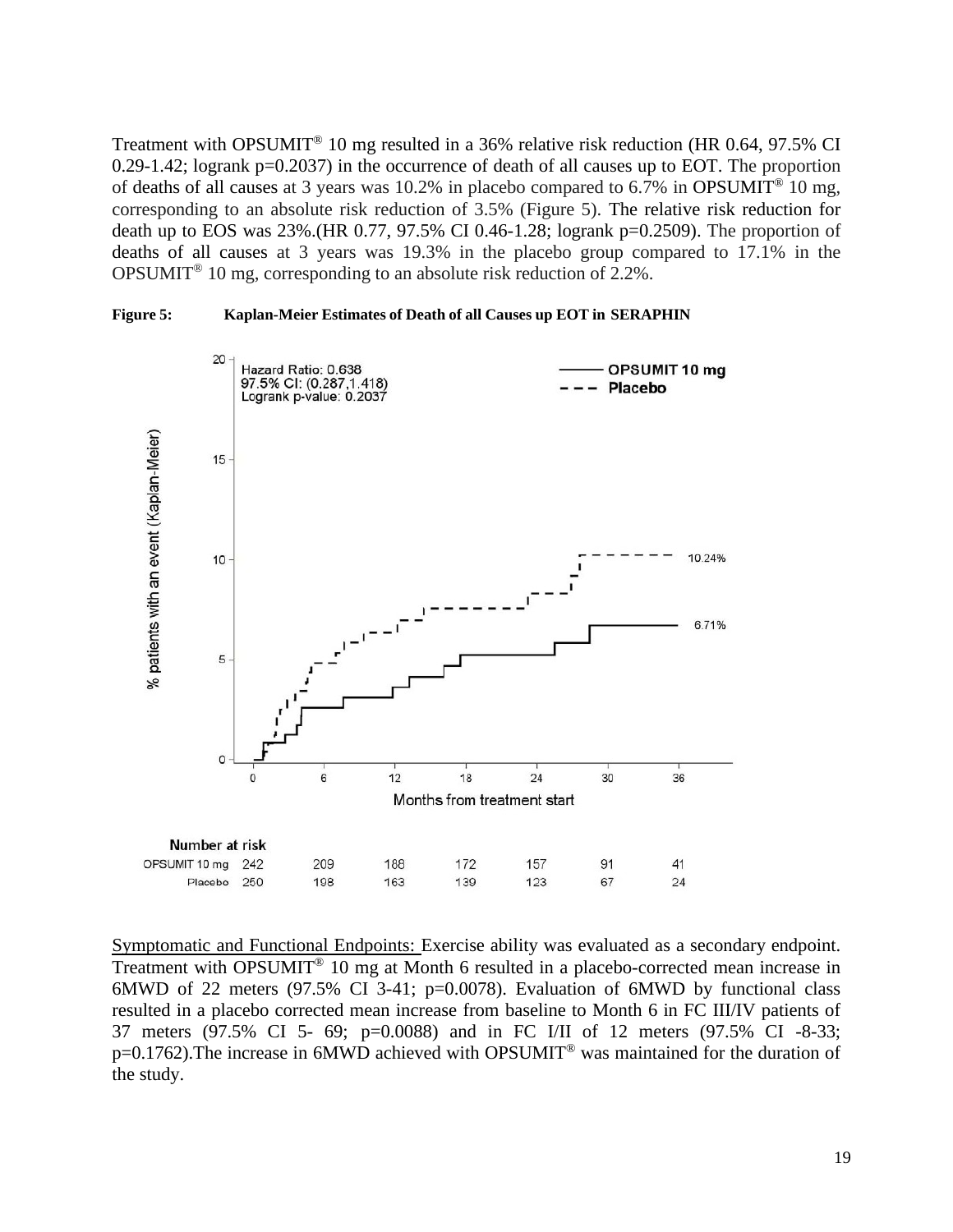Treatment with OPSUMIT® 10 mg led to a 74% higher chance of WHO FC improvement relative to placebo (risk ratio 1.74; 97.5% CI 1.10–2.74; p=0.0063). Treatment with OPSUMIT<sup>®</sup> 10 mg led to an improvement of at least one WHO FC at Month 6 in 22% of patients compared to 13% of patients treated with placebo.

OPSUMIT® 10 mg improved quality of life assessed by the SF-36 questionnaire. Improvements compared to placebo were observed in 7 out of 8 domains at Month 6 including physical functioning, role-physical, bodily pain, vitality, social functioning, role emotional, and mental health domains of the SF 36 questionnaire (SF-36).

Hemodynamic Endpoints: Hemodynamic variables were assessed in a subset of patients (placebo,  $N=67$ , OPSUMIT<sup>®</sup> 10 mg, N=57) after 6 months of treatment. Patients treated with OPSUMIT® 10 mg achieved a median reduction of 36.5% (CI 21.7-49.2%) in pulmonary vascular resistance and an increase of 0.58 L/min/m<sup>2</sup> (CI 0.28-0.93 L/min/m<sup>2</sup>) in cardiac index compared to placebo.

#### Long-term treatment of PAH

In long-term follow-up of patients who were treated with macitentan 10 mg in the doubleblind / open-label extension studies (N=242), Kaplan-Meier estimates of survival at 1, 2, 3, 4, 5, 6, 7, 8 and 9 years were 95%, 89%, 84%, 78%, 73%, 66%, 63%, 58% and 53% respectively [Figure 6]. The median follow-up time was 5.9 years. Without a control group, these data must be interpreted cautiously.

**Figure 6: Kaplan-Meier estimates of time to death (all-cause) in SERAPHIN and its long-term OL extension from treatment start up to study closure, 10 mg DB/OL, Safety analysis set**



Note: Survival curves are presented up to the time when more than 10% of the subjects are still at risk. Error bars show Kaplan-Meier estimate +- standard error. \*Treatment start corresponds to the start of double-blind macitentan 10 mg in AC-055-302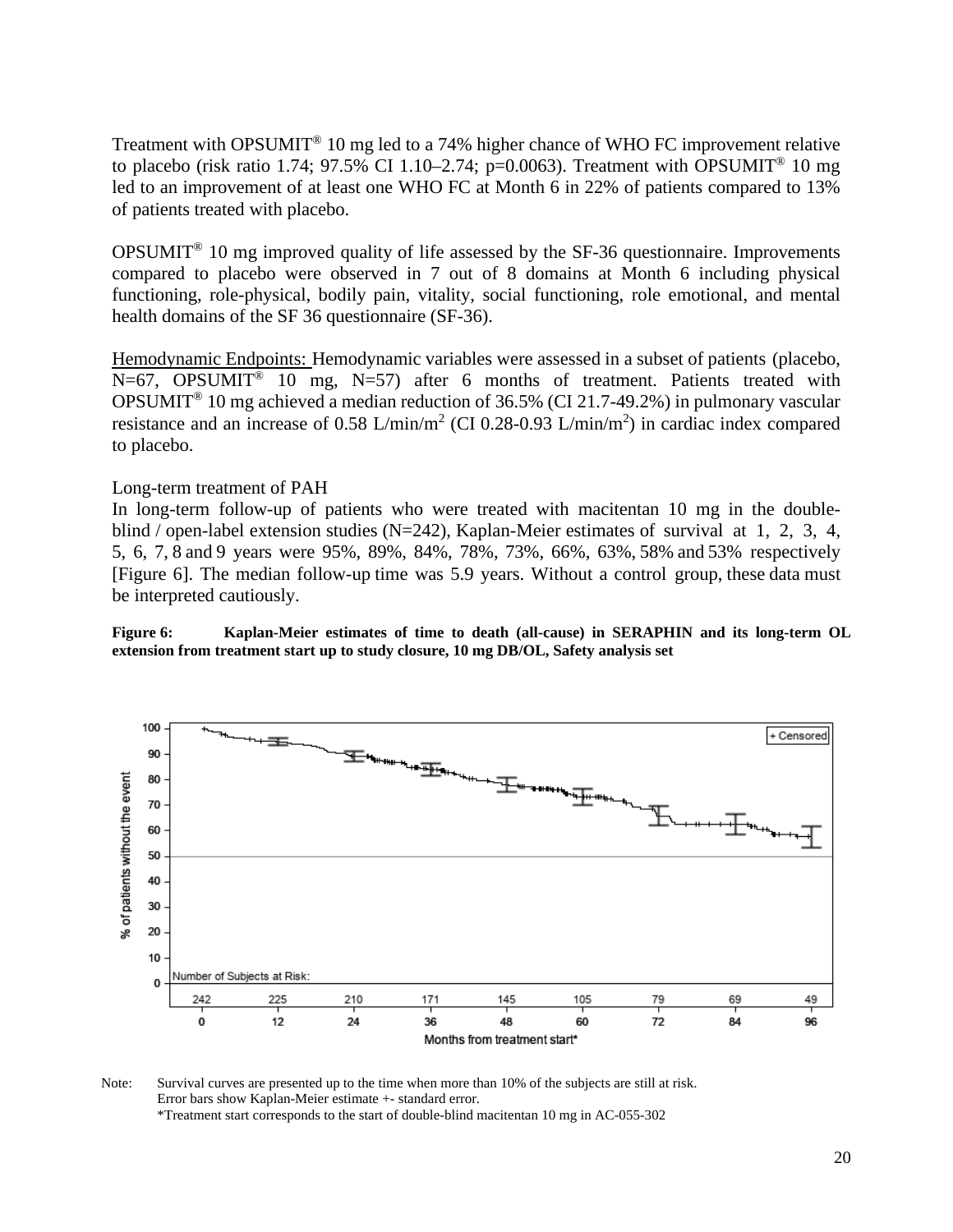## **DETAILED PHARMACOLOGY**

Steady-state conditions of macitentan and its active metabolite are achieved after 3 days and 7 days, respectively. Peak plasma concentrations of macitentan were reached 8 hours after administration and the  $AUC_{0-24}$  and  $C_{max}$  of macitentan were dose-proportional over the tested dose range (1 to 30 mg o.d.). As anticipated from the observed  $t_{1/2}$  of 16 hours and 48 hours for macitentan and its active metabolite, respectively, the accumulation of macitentan was minimal (approximately 1.5-fold) whereas that of the active metabolite was about 8.5-fold. Macitentan and its circulating metabolites are highly bound ( $\geq$  99%) to plasma proteins, mainly albumin, in all species, including man.

## **TOXICOLOGY**

#### *Acute toxicity studies:*

Macitentan had a low order of acute toxicity in rodents. No deaths occurred following a single oral dose of 2000 mg/kg in mice and rats.

#### *Repeated-dose toxicity studies:*

No adverse effects were observed in repeated-dose oral toxicity studies in rats or dogs with treatment durations  $\leq 26$  or 39 weeks at exposures of 2- to 6-fold the human exposure at 10 mg/day.

Prolonged coagulation test times (PT and APTT) leading to hemorrhage and death occurred at a very high dose level (1500 mg/kg/day) in male rats. As exposure at this dose was 137-fold the human exposure, this finding is considered of limited relevance for humans.

Generally mild to moderate decreases in red blood cell parameters (red blood cell count, hemoglobin, hematocrit) that occurred in rats or dogs were reversible.

In dogs, macitentan decreased blood pressure at exposures similar to the therapeutic human exposure. Intimal thickening of coronary arteries, considered secondary to hemodynamic changes, was observed in dogs at 17-fold the human exposure after 4 to 39 weeks of treatment. Treatment-related coronary intimal thickening of coronary arteries was not observed in dogs at 4-fold (males) to 9-fold (females) human exposure.

Increased incidences of arteritis/peri-arteritis of coronary arteries occurred in dogs at  $\geq$  17-fold human exposure. Due to the species-specific sensitivity and the safety margin, this finding is considered of limited relevance for humans.

There were no adverse liver findings in long-term studies conducted in B6C3F1 mice, rats, and dogs at exposures of 12- to 116-fold the human exposure. The relevance of increased aminotransferase activities and liver cell necrosis observed in CD-1 mice at  $\geq$  5 mg/kg/day is not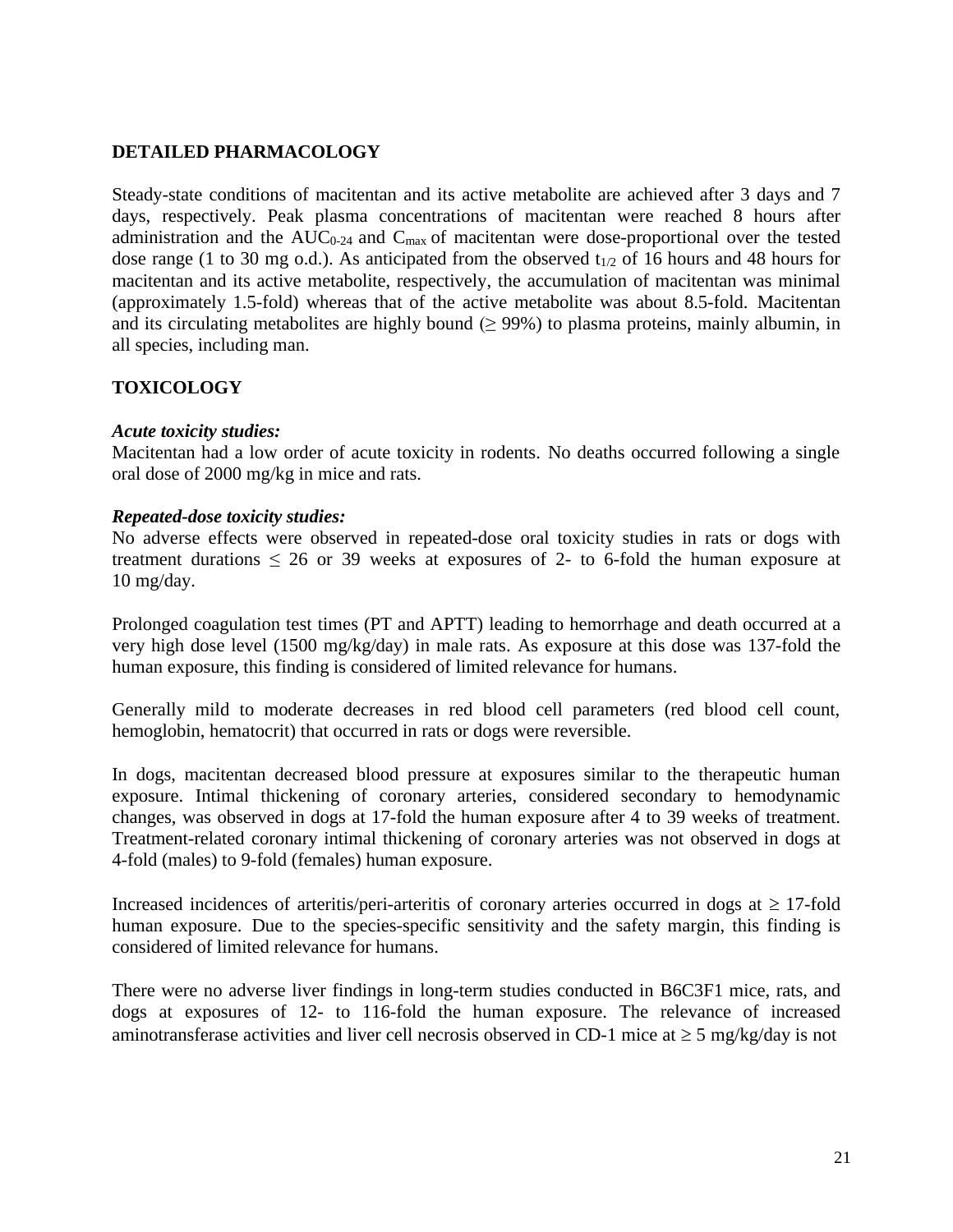known in view of the inconsistency of these findings across studies.

Liver cell hypertrophy in mice, rats and dogs and associated thyroid follicular cell hypertrophy in rats, represent adaptive changes related to hepatic enzyme induction.

Pathologic changes in testes (tubular dilatation, degeneration and/or atrophy; and/or hypospermatogensis) occurred in rats or dogs at >18-fold human exposure.

#### *Carcinogenicity:*

Carcinogenicity studies of 2 years duration did not reveal any carcinogenic potential at exposures 18-fold and 116-fold the human exposure in rats and mice, respectively.

#### *Mutagenicity:*

Macitentan was not genotoxic in a standard battery of *in vitro* and *in vivo* assays. Macitentan was not phototoxic *in* vivo.

#### *Reproductive toxicity:*

Macitentan was teratogenic in rabbits and rats at all dose levels tested. In both species there were cardiovascular abnormalities and mandibular arch fusion abnormalities.

Macitentan was fetotoxic in rabbits at a dose 218-fold the human exposure.

Administration of macitentan to female rats from late pregnancy through lactation caused reduced pup survival and impairment of the reproductive capability of the offspring at maternal exposures 5-fold the human exposure.

Treatment of juvenile rats from postnatal Day 4 to Day 114 led to reduced body weight gain and testicular tubular atrophy at exposures 6-fold the human exposure.

Treatment with macitentan also caused a reduction in the numbers of implantation sites and live embryos. Although at an exposure 3-fold the human exposure, macitentan had no effects on sperm count or motility, the incidence of sperm misshapen or with abnormally curved hook was increased.

Testicular tubular dilatation was not observed in repeated-dose toxicity studies at exposures 8 and 6-fold the human exposure in rats and dogs, respectively.

After 2 years of treatment, tubular atrophy was seen in rats at 4-fold the human exposure. Macitentan did not affect male or female fertility at exposures ranging from 19- to 44-fold the human exposure, respectively, and had no effect on sperm count, motility, and morphology in male rats.

No testicular findings were noted in mice after treatment up to 2 years. In mice treated for 2 years with macitentan, uterine weight was increased and there was an increase in the mean severity and incidence of uterine endometrial cysts at exposures 9-fold and 90-fold the human exposure, respectively.